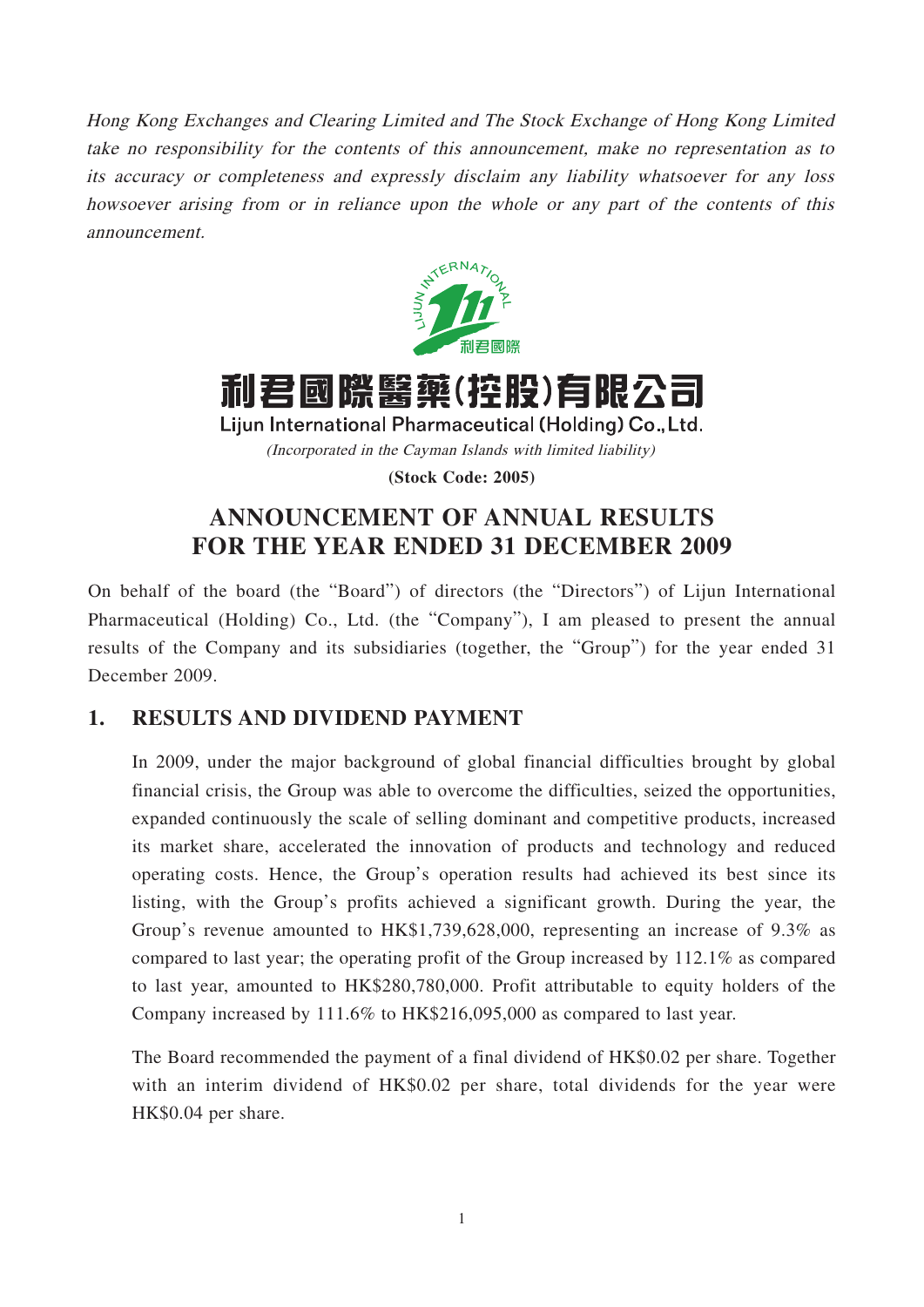# **2. REVIEW OF OPERATING RESULTS**

### **Revenue**

For the year ended 31 December 2009, the revenue of the Group amounted to approximately HK\$1,739,628,000, representing an increase of 9.3% as compared with HK\$1,591,028,000 in last year. A breakdown of the revenue of the Group for the year ended 31 December 2009 is set out as follows:

|                                                                        | 2009            |                                                                                                                                                                                                                                                                                                                                                                                                                                                                                                                                                                                                                                                                                      |                 | 2008 | Change |
|------------------------------------------------------------------------|-----------------|--------------------------------------------------------------------------------------------------------------------------------------------------------------------------------------------------------------------------------------------------------------------------------------------------------------------------------------------------------------------------------------------------------------------------------------------------------------------------------------------------------------------------------------------------------------------------------------------------------------------------------------------------------------------------------------|-----------------|------|--------|
|                                                                        | <b>HK\$'000</b> | $% \mathcal{D} \rightarrow \mathcal{D} \rightarrow \mathcal{D} \rightarrow \mathcal{D} \rightarrow \mathcal{D} \rightarrow \mathcal{D} \rightarrow \mathcal{D} \rightarrow \mathcal{D} \rightarrow \mathcal{D} \rightarrow \mathcal{D} \rightarrow \mathcal{D} \rightarrow \mathcal{D} \rightarrow \mathcal{D} \rightarrow \mathcal{D} \rightarrow \mathcal{D} \rightarrow \mathcal{D} \rightarrow \mathcal{D} \rightarrow \mathcal{D} \rightarrow \mathcal{D} \rightarrow \mathcal{D} \rightarrow \mathcal{D} \rightarrow \mathcal{D} \rightarrow \mathcal{D} \rightarrow \mathcal{D} \rightarrow \mathcal{D} \rightarrow \mathcal{D} \rightarrow \mathcal{D} \rightarrow \mathcal$ | <b>HK\$'000</b> | %    | %      |
| <b>Intravenous Infusion Solution</b><br>(Including: PP Plastic Bottle) | 659,715         | 37.9                                                                                                                                                                                                                                                                                                                                                                                                                                                                                                                                                                                                                                                                                 | 573,583         | 36.1 | 15.0   |
| <b>Infusion Solution</b><br>Non-PVC Soft Bag                           | 268,063         | 15.4                                                                                                                                                                                                                                                                                                                                                                                                                                                                                                                                                                                                                                                                                 | 220,979         | 13.9 | 21.3   |
| Infusion Solution)                                                     | 154,425         | 8.9                                                                                                                                                                                                                                                                                                                                                                                                                                                                                                                                                                                                                                                                                  | 101,437         | 6.4  | 52.2   |
| Antibiotics                                                            | 717,195         | 41.2                                                                                                                                                                                                                                                                                                                                                                                                                                                                                                                                                                                                                                                                                 | 669,570         | 42.1 | 7.1    |
| (Including: Lijunsha                                                   | 438,155         | 25.2                                                                                                                                                                                                                                                                                                                                                                                                                                                                                                                                                                                                                                                                                 | 427,838         | 26.9 | 2.4    |
| Paiqi)                                                                 | 112,201         | 6.4                                                                                                                                                                                                                                                                                                                                                                                                                                                                                                                                                                                                                                                                                  | 90,426          | 5.7  | 24.1   |
| Non-antibiotics finished medicines                                     | 261,704         | 15.0                                                                                                                                                                                                                                                                                                                                                                                                                                                                                                                                                                                                                                                                                 | 236,692         | 14.9 | 10.6   |
| (Including: Dobesilate)                                                | 64,017          | 3.7                                                                                                                                                                                                                                                                                                                                                                                                                                                                                                                                                                                                                                                                                  | 48,268          | 3.0  | 32.6   |
| Lixiding                                                               | 24,762          | 1.4                                                                                                                                                                                                                                                                                                                                                                                                                                                                                                                                                                                                                                                                                  | 19,152          | 1.2  | 29.3   |
| Sales of bulk pharmaceuticals                                          | 97,833          | 5.6                                                                                                                                                                                                                                                                                                                                                                                                                                                                                                                                                                                                                                                                                  | 109,020         | 6.8  | (10.3) |
| Others                                                                 | 3,181           | 0.3                                                                                                                                                                                                                                                                                                                                                                                                                                                                                                                                                                                                                                                                                  | 2,163           | 0.1  | 47.1   |
| <b>Total</b>                                                           | 1,739,628       | <b>100</b>                                                                                                                                                                                                                                                                                                                                                                                                                                                                                                                                                                                                                                                                           | 1,591,028       | 100  | 9.3    |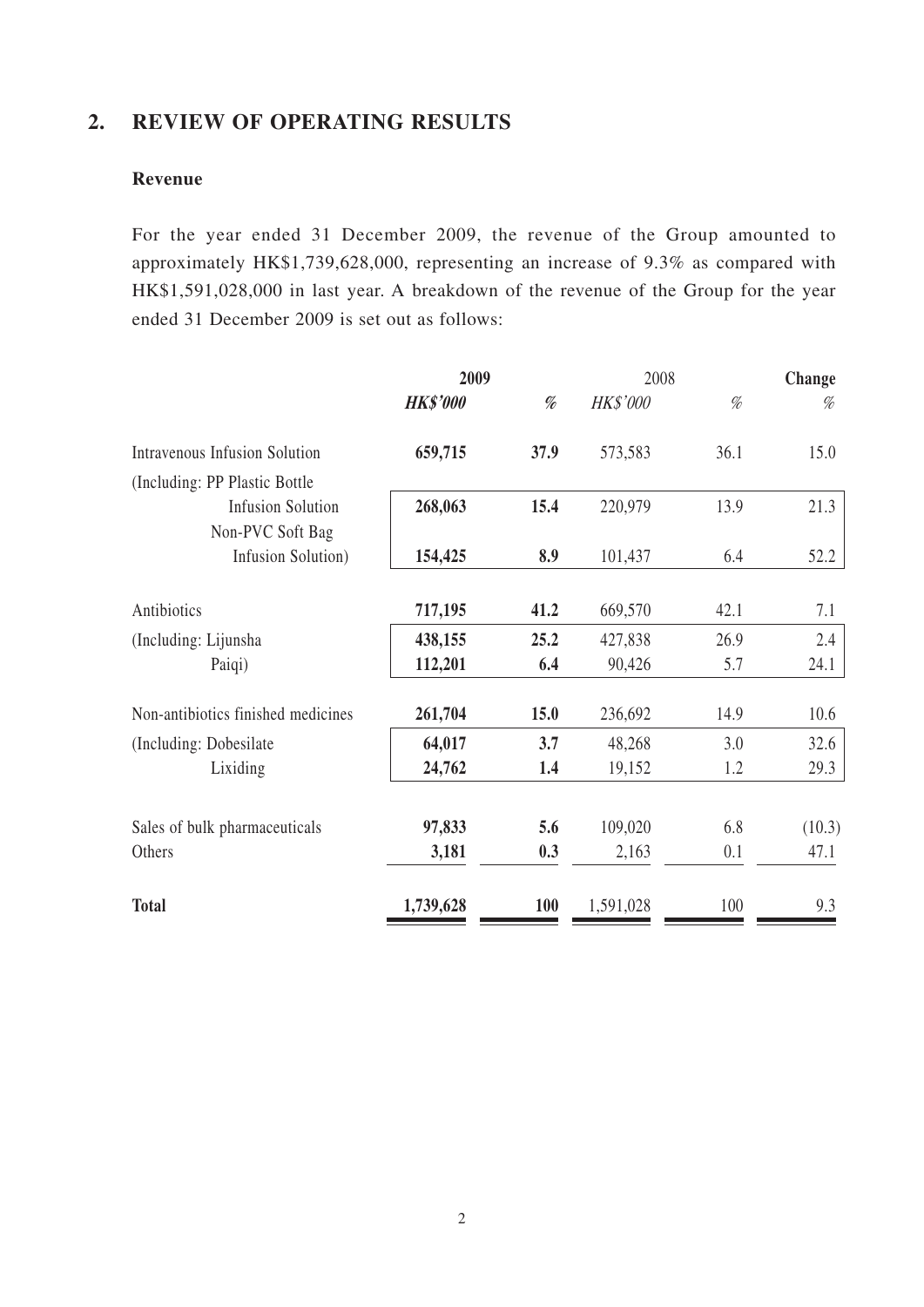### **(1) Product marketing**

# **1. By further optimizing the product and sales structure of intravenous infusion solutions, we attained a sustainable increase in market share and profitability**

In 2009, sales revenue of PP plastic bottle and non-PVC soft bag infusion solution with higher added value representing a ratio of 71% of the Group's total sales revenue of infusion solution, up by 7% over last year. The ratio of soft-package and therapeutic intravenous infusion product to total sales revenue had continued to increase. In 2009, profit of infusion solution products accounted for 68% of the Group's profit. Whilst maintaining and consolidating our high end market of plastic bottle and soft bag infusion solution, a series of products like Ambroxol, Amino Acid, Dextran and Mannitol was gradually forming its own product series through implementing a tailor-made product development and marketing strategy. With our distinct product features, obvious cost competitive strengths, the momentum of brand influence keeps on increasing.

In 2009, while maintaining a growth in our infusion solution product for domestic business, our foreign sales had also achieved satisfactory development. Our 16 categories of product with 30 types of specifications had successfully registered in 11 countries like Mongolia, Vietnam, Uzbekistan and Turkmenistan, and our products were sold in nearly 40 countries and regions in Asia, Africa and Europe with export trading value of US\$5,880,000.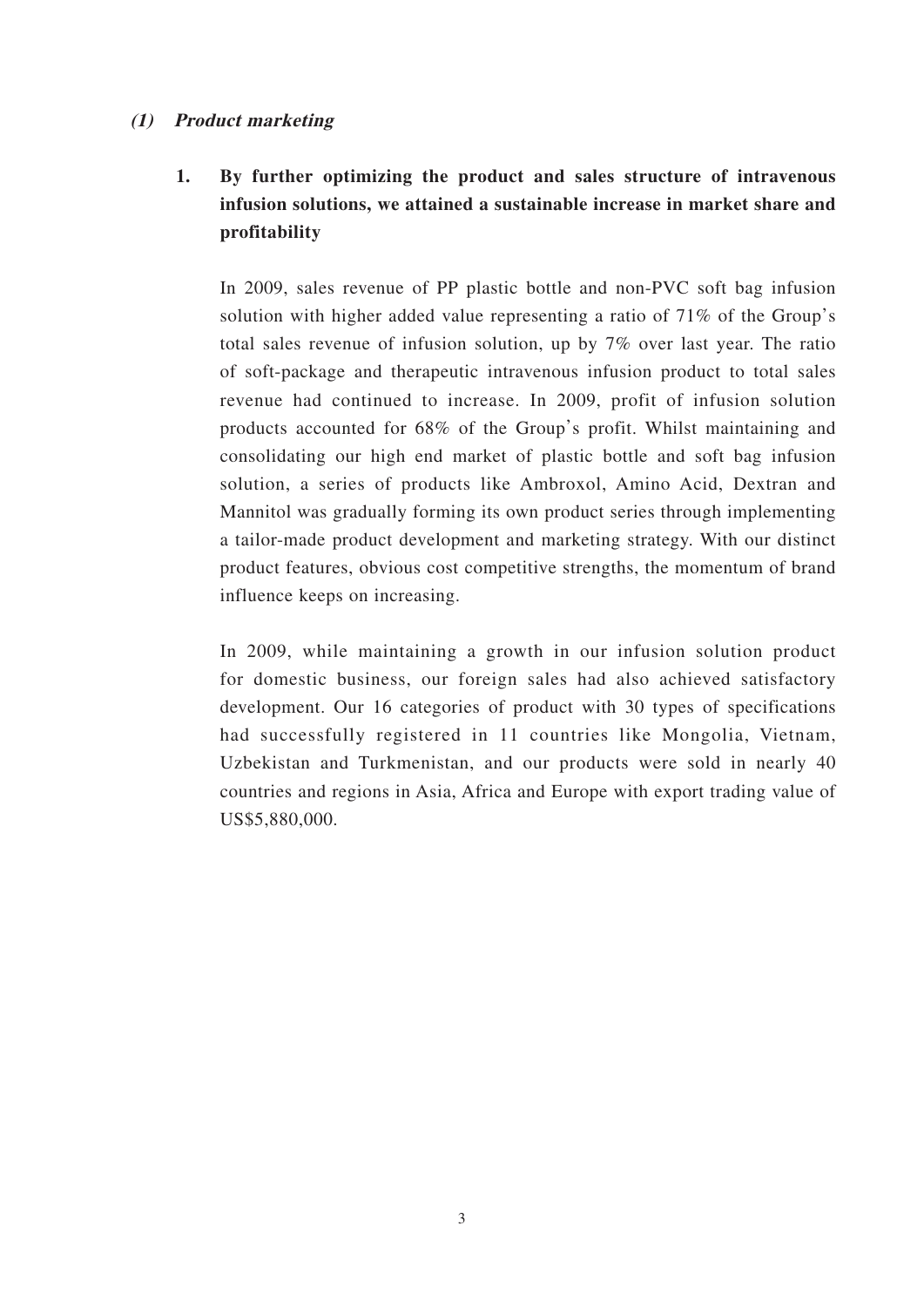### **2. Antibiotics preparation product business showed an encouraging surging momentum**

Sales of our leading branded product, Lijunsha, had recorded its best in recent years. Our strategic introduction of the new 20s Lijunsha tablet specifications in September 2009, was successfully launched and achieved cash sales of RMB75,420,000 in a short period of 4 months. Through stringent control and adopting a series of measures, significant improvement of our 24s Lijunsha tablet was seen after years of serious market pricing issue, and had ensured the on-going healthy development of this major branded product. Settlement of accounts receivables on Lijunsha amounted to over RMB500,000,000, a growth of 10.7% on a year-on-year basis and accounts receivables reduced by RMB57,000,000.

By adopting the "Brand Penetration" and "Conference Marketing" approach and implemented rapid and aggressive strategies for Paiqi series, we focused ourselves in maintaining the hospital, clinic and primary community end-user markets. Sales for the year achieved a breakthrough of over RMB100,000,000 for the first time, with a year-on-year growth of 24.1%, demonstrating a sound momentum. The business of Cephalosporin, Limaixian and Erythroimycin are operating steadily.

### **3. Non-antibiotics pharmaceutical products were developing rapidly**

Through our impulsive academic promotion, the settlement of accounts receivables on Dobesilate had exceeded RMB65,000,000, a year-on-year growth of 26.3%. Sales of Lixiding was RMB21,820,000, an increase of 29.3% as compared with last year; batch of new key products like Ambroxol and Gliclazide were forming its economies of scale advantage. The yearly settlement of accounts receivables on general medicines was RMB245,000,000, a year-on-year growth of 6.5%. Out of the State's Essential Drug List which contains 307 products, we have 84 products enlisted.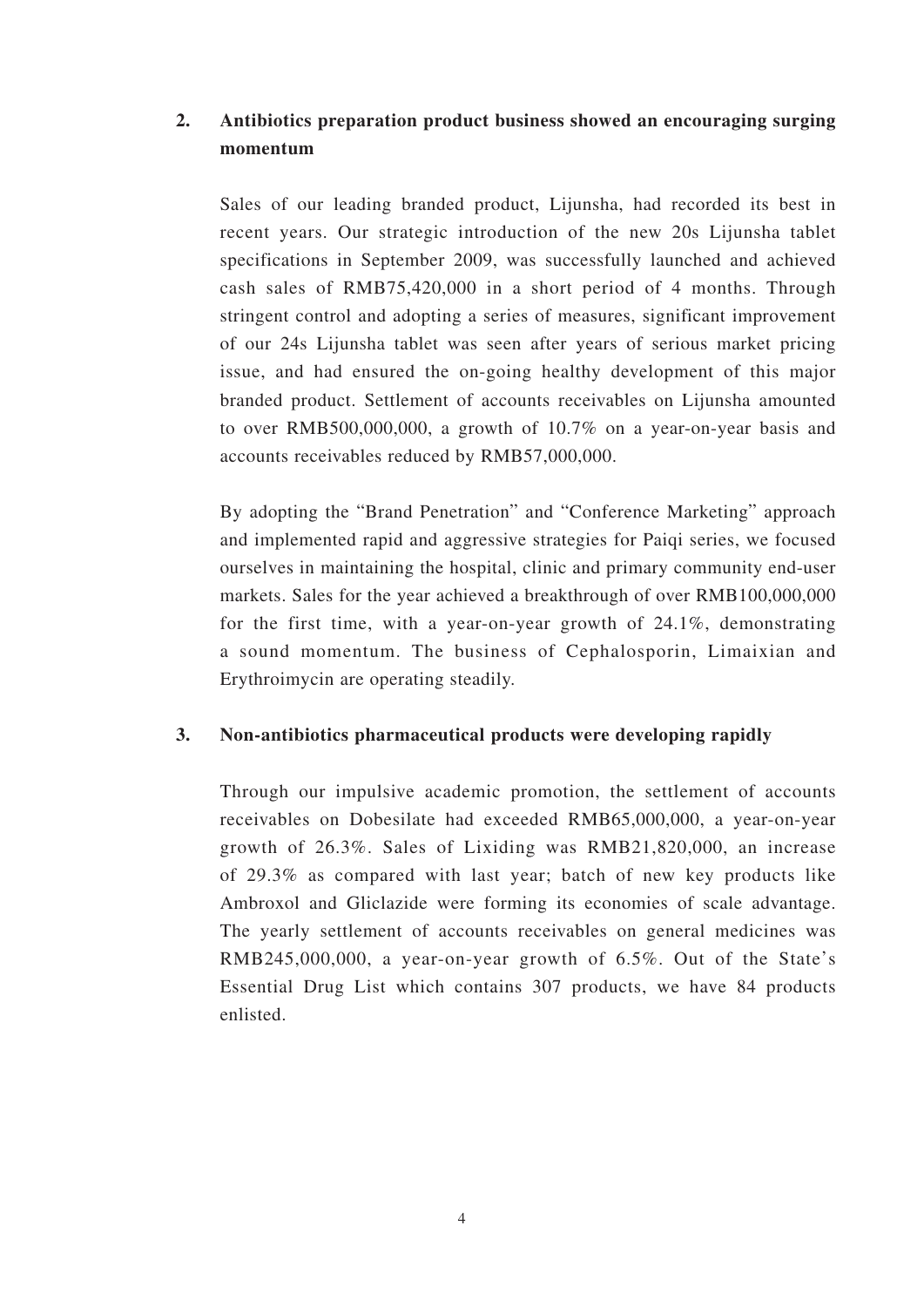### **4. Sales of OTC products were growing rapidly**

Especially for the new product "Kehao" which can clear lung, ease cough and relieve expectoration, its annual sales represented a year-on-year growth of 59%. Annual sales of Weikoujia VC effervescent tablet represented a yearon-year growth of 102%. The awareness and influence of the new launch product, Lijungai, was improving and was the only calcium product listed in the purchasing catalogue for sports nutrients of General Administration of Sport of China. Sales and receivables settlement of other new products of OTC series showed a relatively rapid growing momentum. Well-planned new influenza drug "Haogan" was launched into the market in the fourth quarter of 2009 and sales in trial selling regions showed relatively encouraging results.

### **(2) New product development**

It has always been the strategy of the Group to stress the importance in the research and development of new products, continuously pushing forward in improving our technology, techniques and products, and accelerate the commercialization of new products and technological achievements.

- 1. Our corporate quality inspection center and open-end research and development center for new medicines, established in Shijiazhuang, were officially open and are equipped with first-class national advanced facilities. The co-construction of the Shaanxi Provincial Innovative Pharmaceutical Preparation Engineering Technological Center between Xi'an Lijun and The Fourth Military Medical University was completed, creating better laboratory environment for the development of new medicines and new technology advancement.
- 2. During the year, the Group obtained 6 production permits for its new products and 4 national invention patents. The Company received a total project fund of RMB3,700,000 from the government for the commercialisation of 4 new products. At the same time, Xi'an Lijun and Shijiazhuang No. 4 Pharma, had both obtained the high-tech enterprise certification recognition and shall entitle to enjoy a 15% preferential income tax policy in next three years.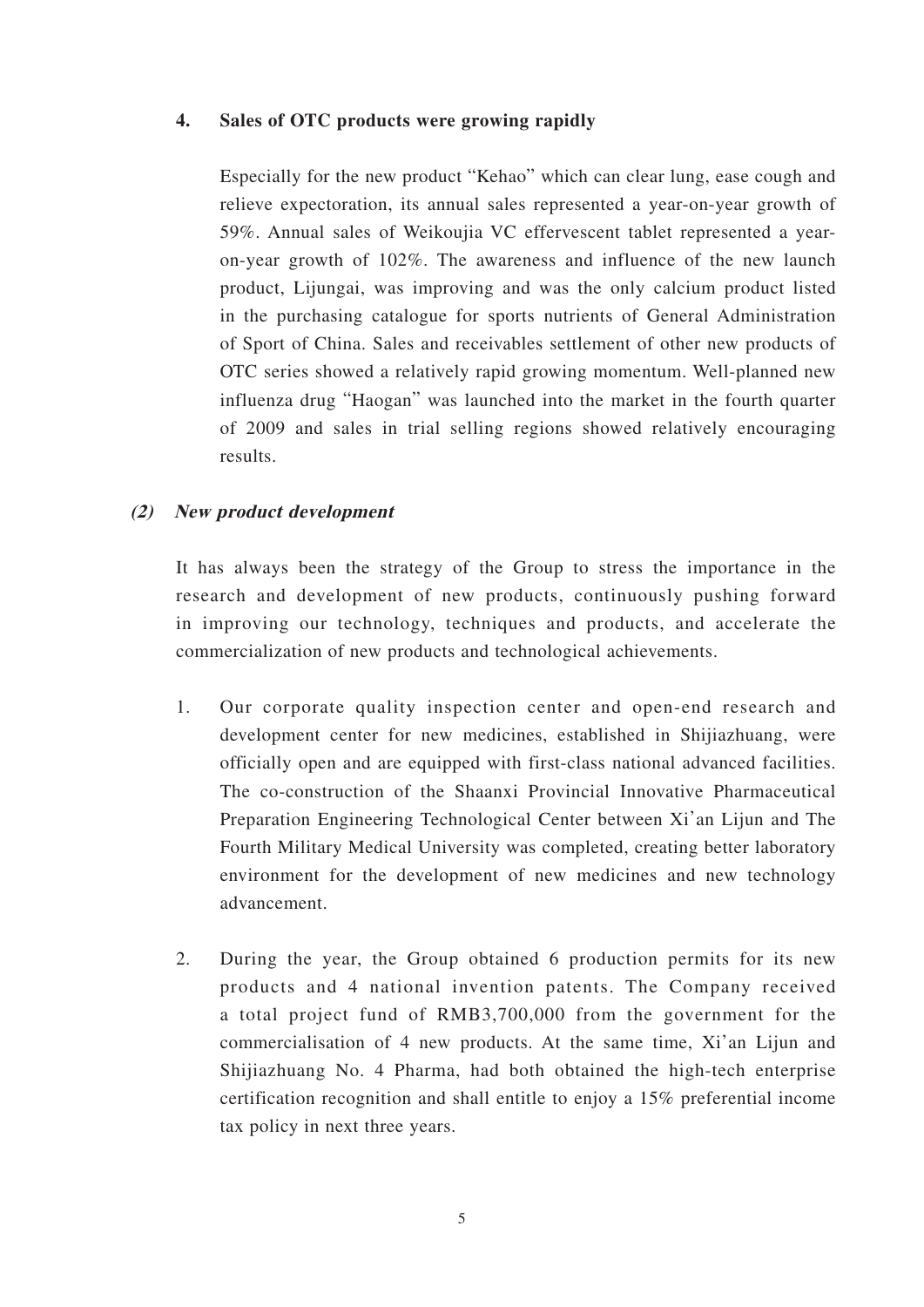- 3. As for Arbidol Hydrochloride Capsules (Enerxin) (the newly approved State Class II new medicine), it was certified by the State Key Laboratory regarding its efficacy in inhibiting Influenza A (H1N1) virus with clinically low costs, safe and reliable usability and widely acknowledged by market.
- 4. By leveraging on our research and development capability, the Group has also undertaken the "Eleventh Five-Year" technology support key project subject of "Safety Research Study on Medicines and Packaging Materials Compatibility" of the State and Hebei Province, and also Shaanxi Province's "Eleventh Five-Year" aggressive program of project development of Lingzhihong Capsule which can lower blood glucose and lipid level, and they are expected to make a breakthrough in 2010.

### **(3) Brand enhancement**

During the 60th anniversary of the founding of the People's Republic of China in 2009, CCTV organized with about one hundred nationwide media to select and invite many nationwide authoritative experts to judge, and "Lijun", being the only western medicine enterprise in the country that was awarded as the "CCTV's 60 Brands in 60 Years". The Group's "Shimen" trademark was recognized as a "Chinese Well-known Trademark" by State Administration of Industry and Commerce, and this is the first well-known trademark in infusion solutions industry in the country. Up to now, the Group owns three "Chinese Well-known Trademarks": Lijunsha, Lijun and Shimen. Lijunsha has been successively awarded "Brand with Highest Recommendation Rate by Chinese Drugstore Attendants" for the third time in a row. Xi'an Lijun was rewarded "2009 Health in China - Outstanding Contribution Award" and Shijiazhuang No. 4 Pharma obtained the title of "Credit Evaluation on Chinese Enterprises - AAA Grade Credit Enterprise".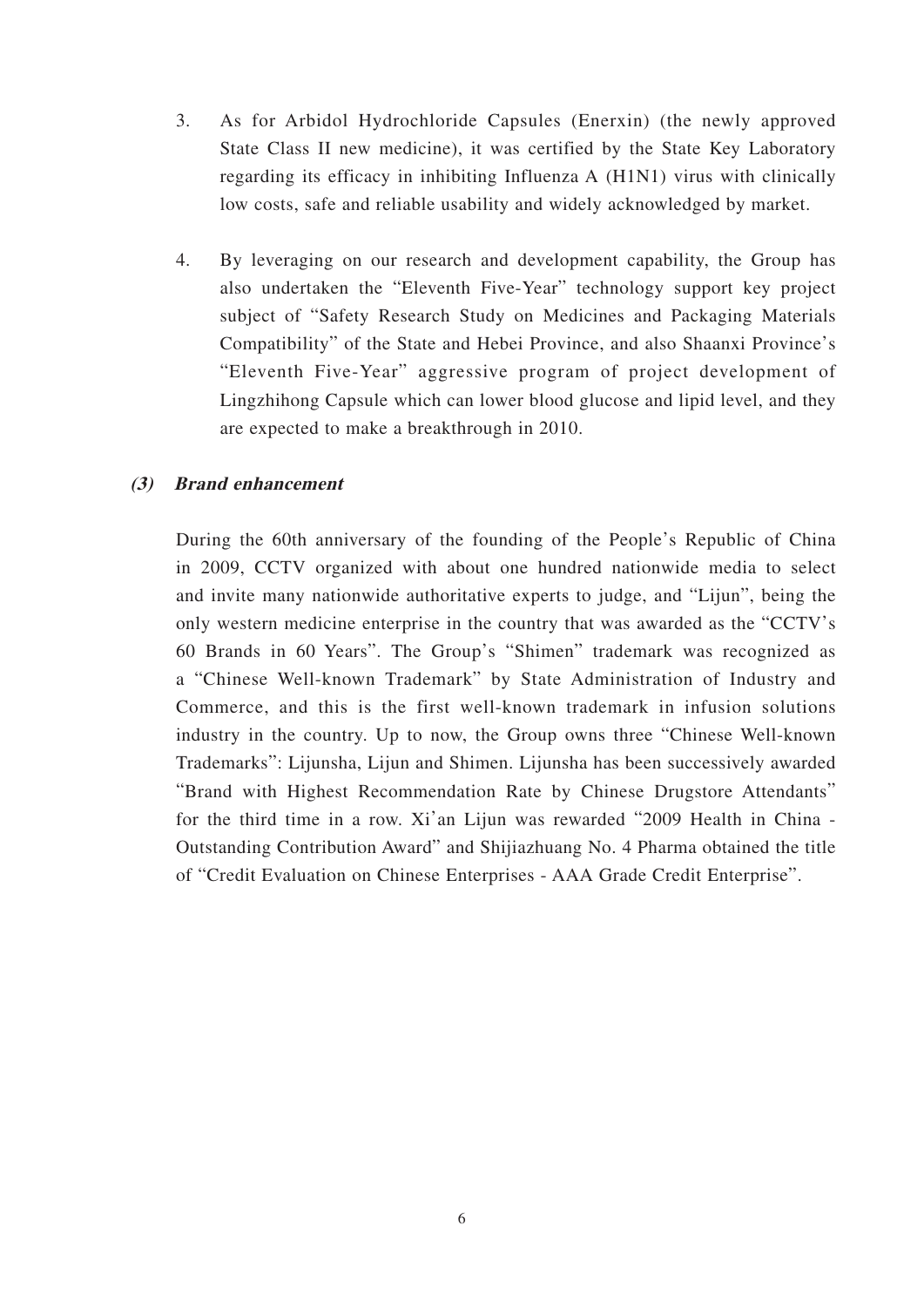### **3. DEVELOPMENT OUTLOOK**

Looking forward to 2010, the macroeconomic environment remains critical and the pharmaceutical industry will still be facing intense competition. However, the continuous increase in government's contributions to nationwide medical and public health, and market expansion of pharmaceutical industry due to new medical reform will also become new opportunities under this reform. The Group will grasp the opportunities and cope with challenges as follows:

- **(I) Continue to intensify the structural adjustment of products, focus on creating and improving the "Three Major Business Segments", and enhance the Group's development vitality and further ability**
	- **1. Consolidating and enhancing "Core Business Segment"**

**Firstly is the intravenous infusion solution business segment.** We further expand the production scale of intravenous infusion solution business and improve its quality. The Group will design and set up new production lines of plastic bottle intravenous infusion solutions according to EU standards, continue to maintain our domestic leading advantage of quality and efficiency of intravenous infusion solutions products. The Group will reduce the production and sales of conventional infusion solutions and greatly increase the market share of plastic bottle and soft bag infusion solutions as well as therapeutic infusion solutions where these varieties are with relatively higher added value, achieving sales volume of over 10 million bottles for each of Mannitol infusion and Metronidazole infusion. At the same time, with the advantages of using self-produced raw materials of Hydroxyethyl Starch, the Group will substantially increase the sales of its infusion variety. The sales volume of plastic bottle and soft bag infusion solutions are planned to increase by 15% and 65% respectively over last year.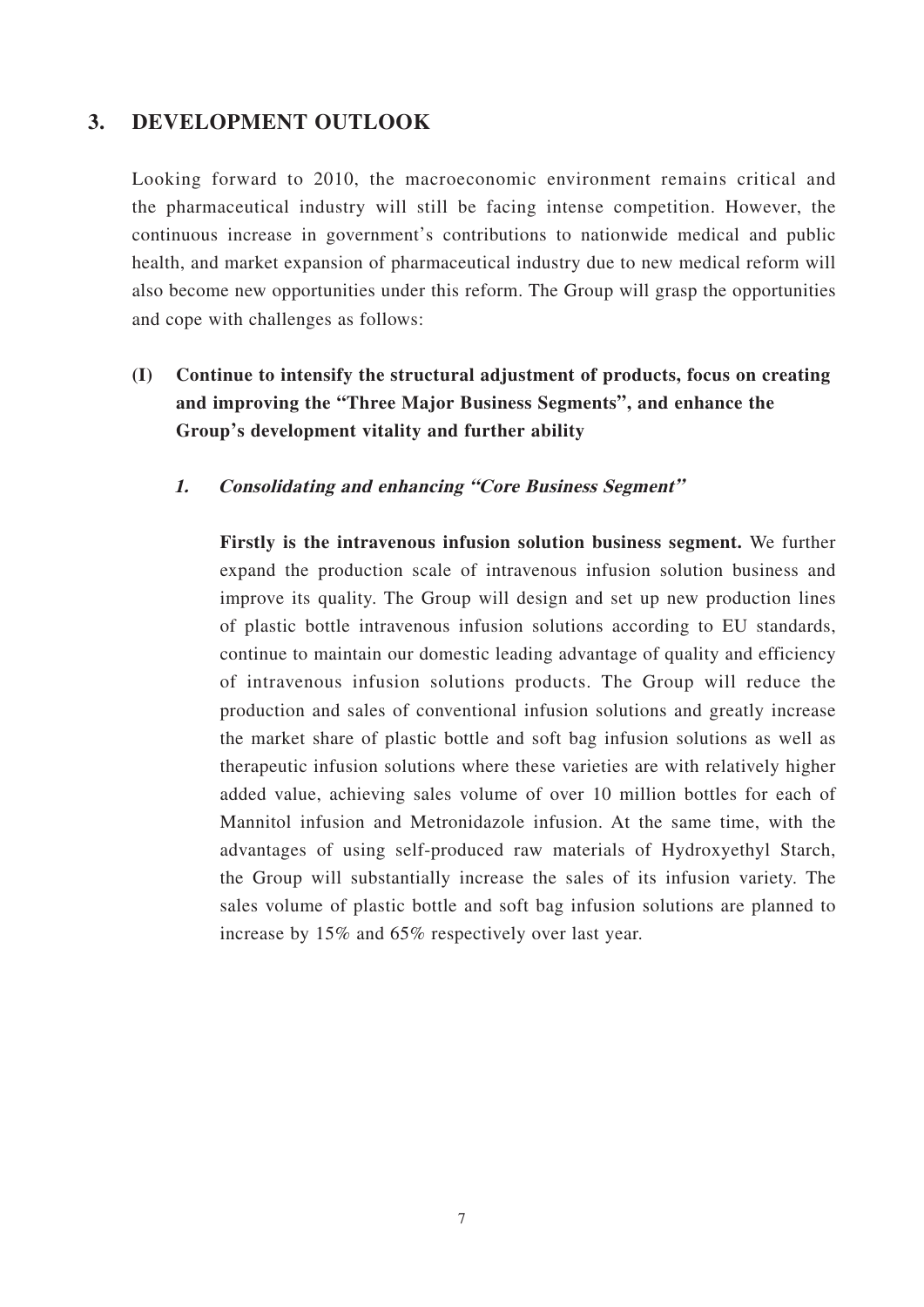**Secondly is the antibiotics business segment.** We should seize the opportunities of our leading competitive products Lijunsha in which is its problems leftover last year were being solved, its increasing market price and growing confidence of our agents. While continuing to expand our market management and control, paying attention to second-tier distributors in conducting thorough "year of end-user" activities, establishing strong distribution network and large end-user network, we will strive to achieve "both price and volume increases" for the 24s Lijunsha, and endeavour to achieve stable growth for 24s and 20s Lijunsha tablets. With the sales revenue of Paiqi Series achieving over RMB100,000,000, we will try our best to expand its sales again in reaching another peak. We target the sales of cephalosporin powder injection to increase significantly during this year, reaching RMB100,000,000 of sales for this antibiotics preparations.

### **2. Developing and establishing "fast growth business segment"**

**Firstly is the cardiovascular and cerebrovascular preparations business segment.** The target sales revenue is RMB100,000,000 for this year. The Group has devoted tremendous resources to our premier brand in microvascular medicine, "Dobesilate", in recent years. While further strengthen our efforts in the development of hospital market, achieve steady growth in sales, we will expand into OTC market, to achieve stable growth for this "double span" product. At the same time, the target sales revenue of this product, together with that of Lixiding, a new hypertensive medicine, is over RMB100,000,000 for the year, forming another scale sales in cardiovascular and cerebrovascular business segment in the Group.

**Secondly is the featured new product, OTC and health care product segment.** We will devote special resources to enable Arbidol Hydrochloride Capsules (Enerxin) being listed in national recommended medicines for influenza prevention. Haogan influenza drug will be operated according to the requirements of famous variety and well-known brand, hospital and drugstores act in concert, reinforce marketing and promotion activities, in order to be "Top 10 influenza drug brands" in China. Featured new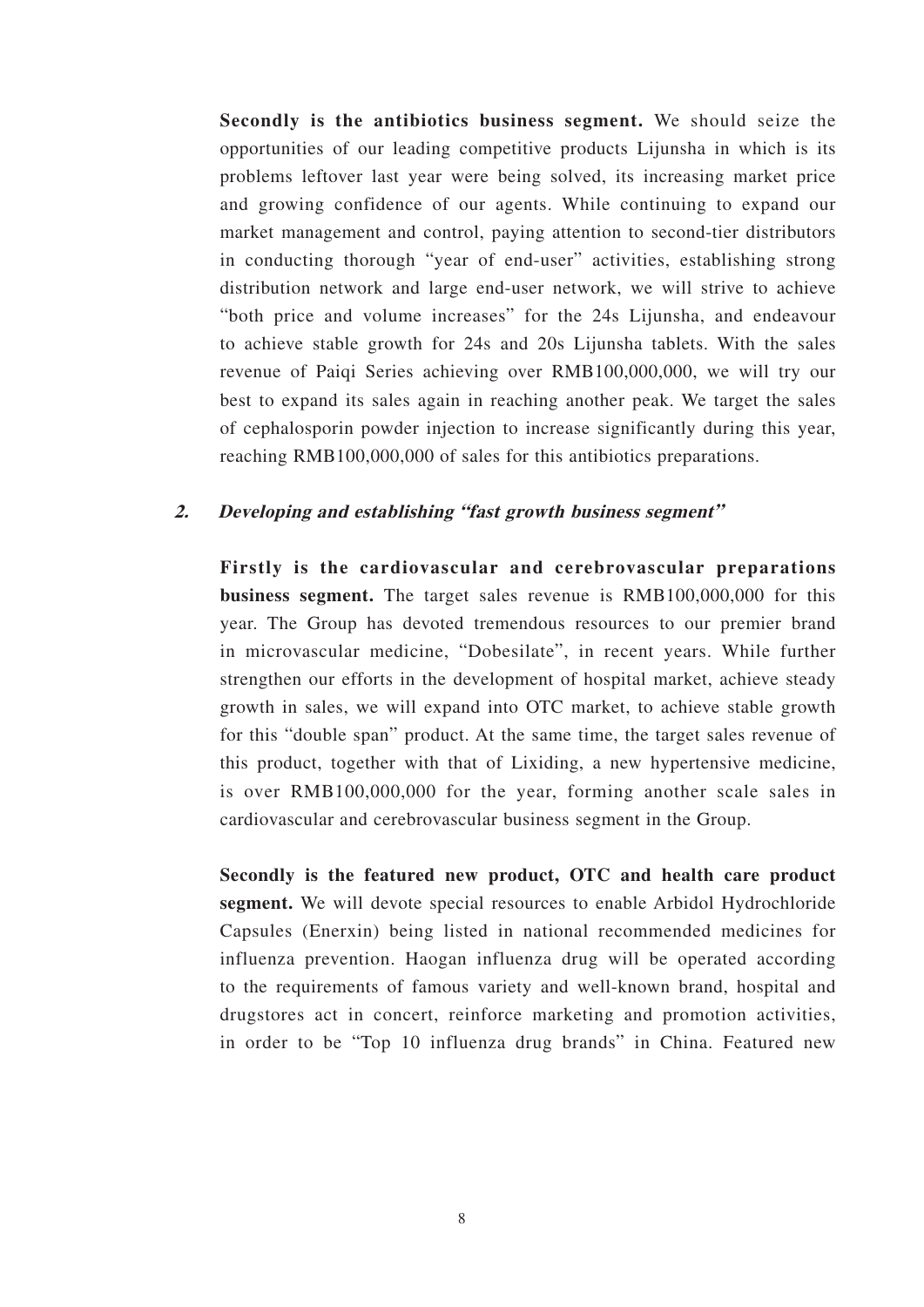OTC products, namely Kehao and Weikoujia, will be allocated with more resources in conducting various marketing and promotion activities, aiming at boosting its sales to surpass the RMB10,000,000 mark for each single product as soon as possible. Top quality health care products, Lijungai and Shengtai oral solutions, both of them having high-technology patent and intellectual property right, have been listed on the purchasing catalogue for sports nutrients of General Administration of Sport of China. We will explore new selling methods like setting up image stores plus data base marketing for having more flexibility in marketing and promotion activities, develop loyal consumer group step by step, and therefore achieving significant breakthrough in sales volume. Many new products, including oral intake Zijin soft capsules for improving skin quality, removing speckle and "keeping vitality", Lingzhihong oral liquid for liver protection and lowering blood glucose level, and Easy Kexin for lead expelling and brain protection will be launched into market this year and will become our new growing products.

### **3. Aggressively expanding "basic business segments"**

**Firstly is the sales of general medicines business segment.** We will aggressively expand our general medicines to primary end-user markets, strength the advantage for key products, tactfully adopt marketing plan for potential products to further expand their sales volume. By leveraging on the advantage of more varieties being listed on essential drug list, we will focus on tendering and supplemental activities; and achieve new growth in sales volume by simplified packing provided directly to primary end-users.

**Secondly is the foreign trade business segment.** While developing domestic market well, we will also actively expand ourselves into overseas markets. We will expand the registrations of preparations products in foreign countries, widen our export channels in foreign trade, strengthen the market development in Southeast Asia and Eastern Europe, with the objective of reaching a breakthrough in gross foreign trade volume of the Group of over RMB100,000,000.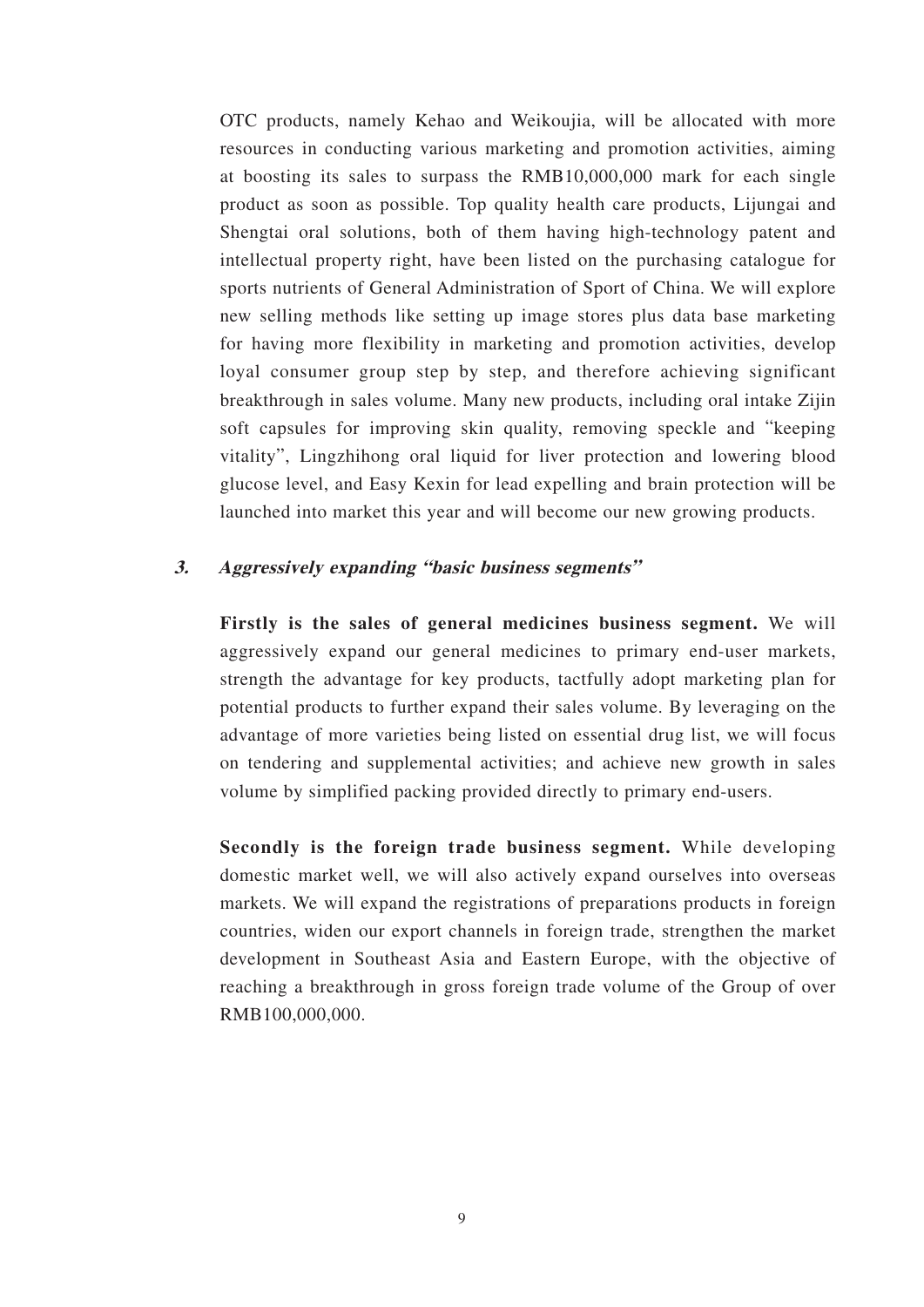- **(II) Accelerating the construction of new projects and research and development of new products, driving the change of economic development pattern, achieving sustainable development of the Group**
	- 1. By implementing "Project driven strategy" to promote the upgrading of the Group's business. Shijiazhuang No. 4 Pharma plans to invest the construction of a new modernized preparation plan and supporting logistics center, of which the dual-port soft bag infusion production project will be added to enrich its project in Hebei Province production. It is expected that the production will be ready by the fourth quarter of 2010, and we will manage the setting up of the pharmaceutical ingredients project in producing an annual capacity of 1,000 tonnes of Hydroxyethyl Starch 40. Xi'an Lijun will implement to further expand production in solid preparation, lyophilized powder injection and liquid injection in time to solve the shortage of production capacity in tablets, lyophilized powder injection and liquid injection.
	- 2. With our research institute , post-doctoral workstation in scientific research, national technology center and newly-constructed research & development building in Xi'an and Shijiazhuang for new medicines, we will strengthen our co-operation with scientific research institutions, introduce pioneers in scientific technology and post-doctoral research fellows and establish expert database in science and technology to improve continuously our capabilities in research and development.
	- 3. Managing our focus in research and development of new products, accelerate application and approval processes of key new products, endeavor to obtain the production permits for its 12 new products, including Compound Metformin Hydrochloride and Glipizide Tablets, Lingzhihong Capsules, Radix Notoginseng Capsules of Radix Panacis Quinquefolii and Compound Mannitol Injection. At the same time, we will perfect the development and application of our three core products including Type 1.1 new drug for curing Alzheimer's disease, Type 1.5 new drug for anti-influenza and gastric mucosal protection functions with the objective of achieving innovative breakthrough this year. We will strive to carry out the application works for the pharmaceutical ingredients of Hydroxyethyl Starch 200, Hydroxyethyl Starch 130, Arbidol Hydrochloride and Cefixime Orally Disintegrating Tablets, Cetirizine Hydrochloride Tablets, and to strengthen the reserve capacity of new products and dosage form in oral preparation, suppository and pharmaceutical ingredients.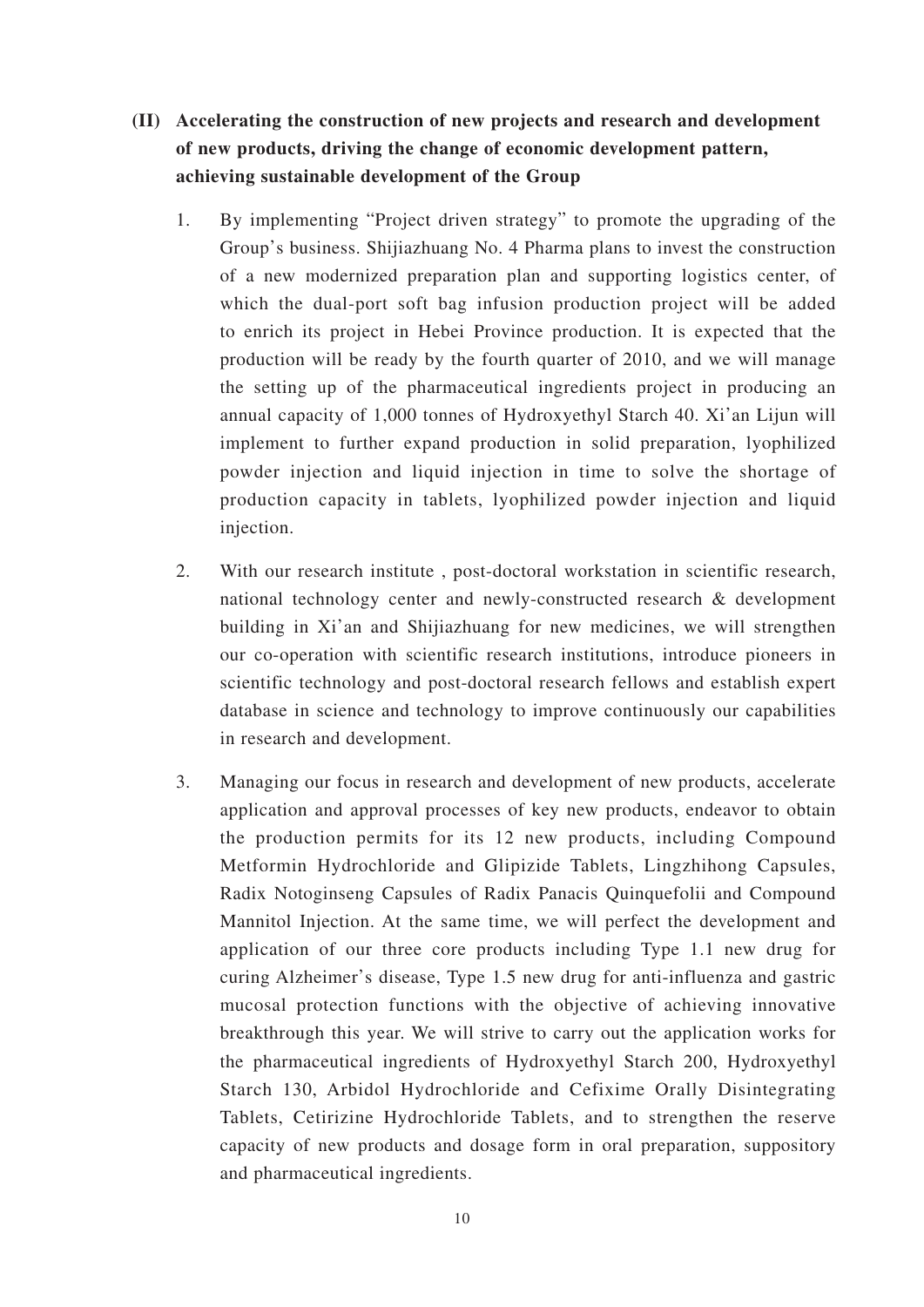# **(III) Proactively arranging and seeking merger and acquisition projects and manage capital operation decently to further expand the overall scale and capability of the Group**

In the future, the Group will proactively seek merger and acquisition projects to achieve its development exponentially. These projects are expected to optimize our product chains, strengthen our marketing network and enhance our focus on key products.

In general, we have many advantages in products and brands, variety of resources and quality assurance, huge marketing network and strong research and development capability. In addition, our operating team has extensive management experience and innovativeness, research and development and investment of new products, launch and establishment of new projects. All of these will bring promising development prospects for the Group in the future.

### **4. QUARTERLY REPORTING**

In order to enable investors and the public to better appraise the position and business performance of the Group in time and effectively, we have adopted a new policy of announcing the unaudited operational updates of the Group on a quarterly basis, with effect from the first quarter of 2010. An announcement which sets out the unaudited operational summary for the Group for the first quarter ended 31 March 2010 is expected to be published before end of April 2010.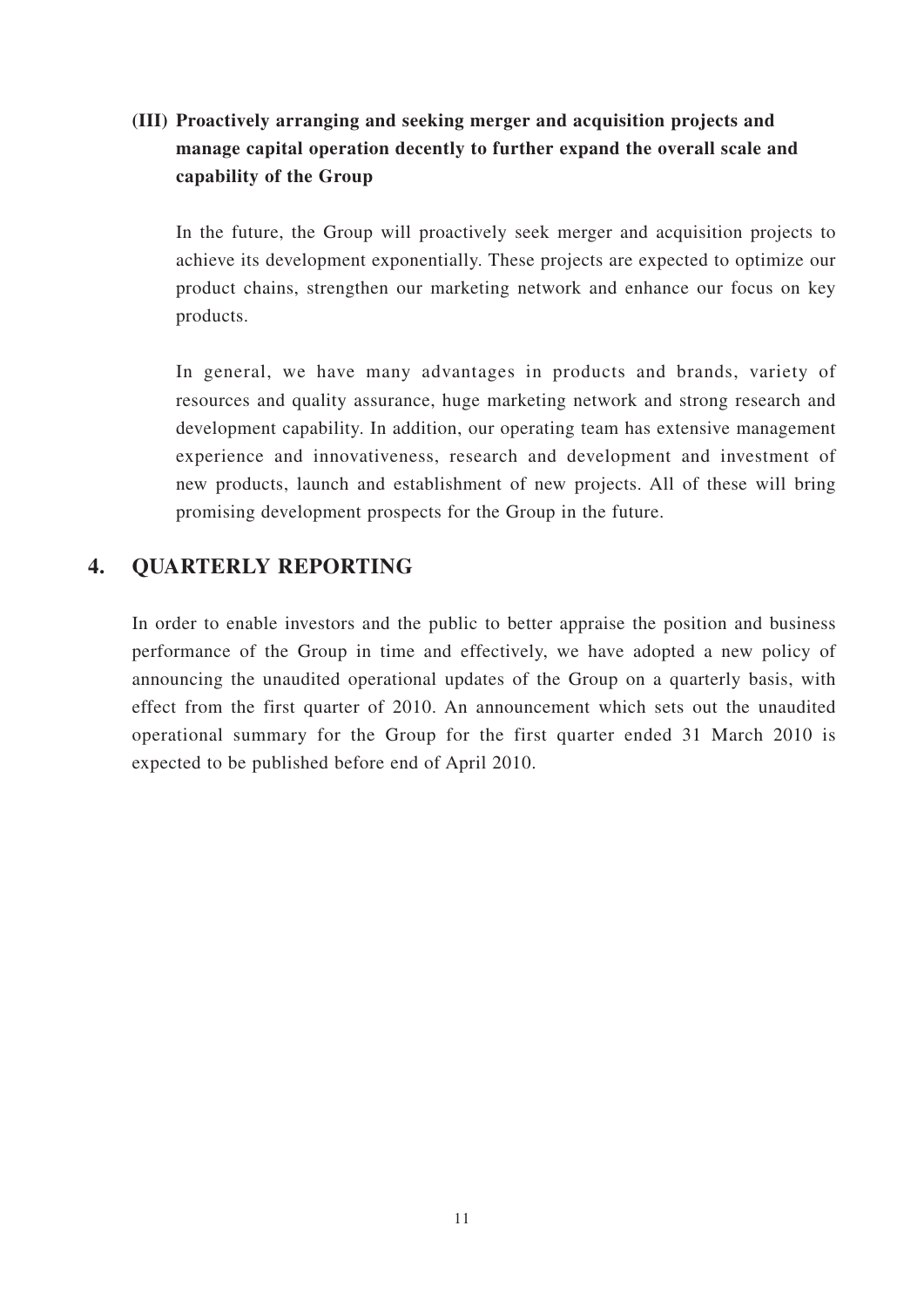# **CONSOLIDATED INCOME STATEMENT**

For the year ended 31 December 2009 (All amounts in HK\$ unless otherwise stated)

|                                                                                    |                | 2009            | 2008       |
|------------------------------------------------------------------------------------|----------------|-----------------|------------|
|                                                                                    | <b>Note</b>    | <b>HK\$'000</b> | HK\$'000   |
| Revenue                                                                            | $\mathfrak{Z}$ | 1,739,628       | 1,591,028  |
| Cost of sales                                                                      | 10             | (880, 264)      | (863, 496) |
| <b>Gross profit</b>                                                                |                | 859,364         | 727,532    |
| Selling and marketing costs                                                        | 10             | (424, 433)      | (389,091)  |
| General and administrative expenses                                                | 10             | (175, 555)      | (221, 817) |
| Other gains $-$ net                                                                | $\mathfrak{Z}$ | 21,404          | 15,780     |
| <b>Operating profit</b>                                                            |                | 280,780         | 132,404    |
| Finance income                                                                     | $\overline{4}$ | 1,331           | 2,100      |
| Finance costs                                                                      | $\overline{4}$ | (41, 114)       | (41, 222)  |
| Finance costs – net                                                                |                | (39, 783)       | (39, 122)  |
| Profit before income tax                                                           |                | 240,997         | 93,282     |
| Income tax (expense)/credit                                                        | $\mathfrak{I}$ | (24, 803)       | 8,914      |
| Profit for the year                                                                |                | 216,194         | 102,196    |
| Profit attributable to:                                                            |                |                 |            |
| Equity holders of the Company                                                      |                | 216,095         | 102,106    |
| Minority interest                                                                  |                | 99              | 90         |
|                                                                                    |                | 216,194         | 102,196    |
| Earnings per share for profit attributable<br>to the equity holders of the Company |                |                 |            |
| (expressed in HK\$ per share)                                                      |                |                 |            |
| - Basic                                                                            | 6              | 0.106           | 0.050      |
| - Diluted                                                                          | 6              | 0.105           | 0.050      |
| <b>Dividends</b>                                                                   | $\mathcal T$   | 82,938          | 32,432     |
|                                                                                    |                |                 |            |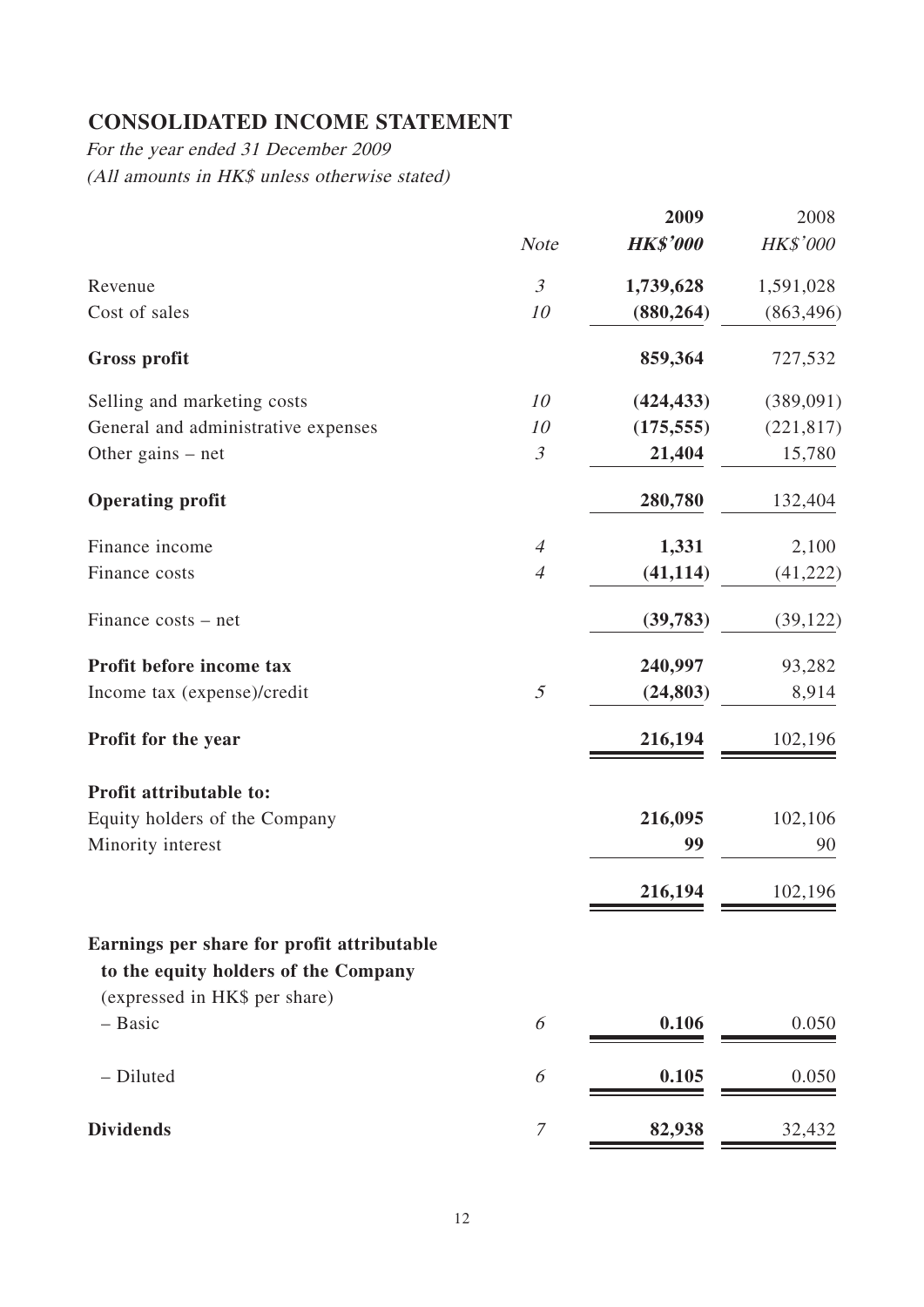# **CONSOLIDATED BALANCE SHEET**

As at 31 December 2009 (All amounts in HK\$ unless otherwise stated)

|                                                                       |             | 2009            | 2008      |
|-----------------------------------------------------------------------|-------------|-----------------|-----------|
|                                                                       | <b>Note</b> | <b>HK\$'000</b> | HK\$'000  |
| <b>ASSETS</b>                                                         |             |                 |           |
| <b>Non-current assets</b>                                             |             |                 |           |
| Land use rights                                                       |             | 209,247         | 214,036   |
| Property, plant and equipment                                         |             | 823,174         | 792,855   |
| Intangible assets                                                     |             | 550,225         | 566,440   |
| Deferred income tax assets                                            |             | 17,037          | 15,626    |
| Available-for-sale financial assets                                   |             | 147             | 146       |
|                                                                       |             | 1,599,830       | 1,589,103 |
| <b>Current assets</b>                                                 |             |                 |           |
| Inventories                                                           |             | 229,377         | 225,783   |
| Trade and bills receivables                                           | 8           | 408,394         | 414,103   |
| Financial assets at fair value through profit or loss                 |             | 87              | 2,608     |
| Prepayments, deposits and other receivables                           |             | 68,945          | 44,165    |
| Pledged bank deposits                                                 |             | 8,662           | 16,232    |
| Cash and cash equivalents                                             |             | 184,964         | 219,453   |
|                                                                       |             | 900,429         | 922,344   |
| <b>Total assets</b>                                                   |             | 2,500,259       | 2,511,447 |
| <b>EQUITY</b>                                                         |             |                 |           |
| Capital and reserves attributable to<br>equity holders of the Company |             |                 |           |
| Share capital                                                         |             | 48,894          | 46,959    |
| Reserves                                                              |             |                 |           |
| - Proposed final dividend                                             |             | 42,398          | 20,270    |
| - Others                                                              |             | 1,533,484       | 1,301,615 |
|                                                                       |             | 1,624,776       | 1,368,844 |
| <b>Minority interests</b>                                             |             | 1,044           | 945       |
| <b>Total equity</b>                                                   |             | 1,625,820       | 1,369,789 |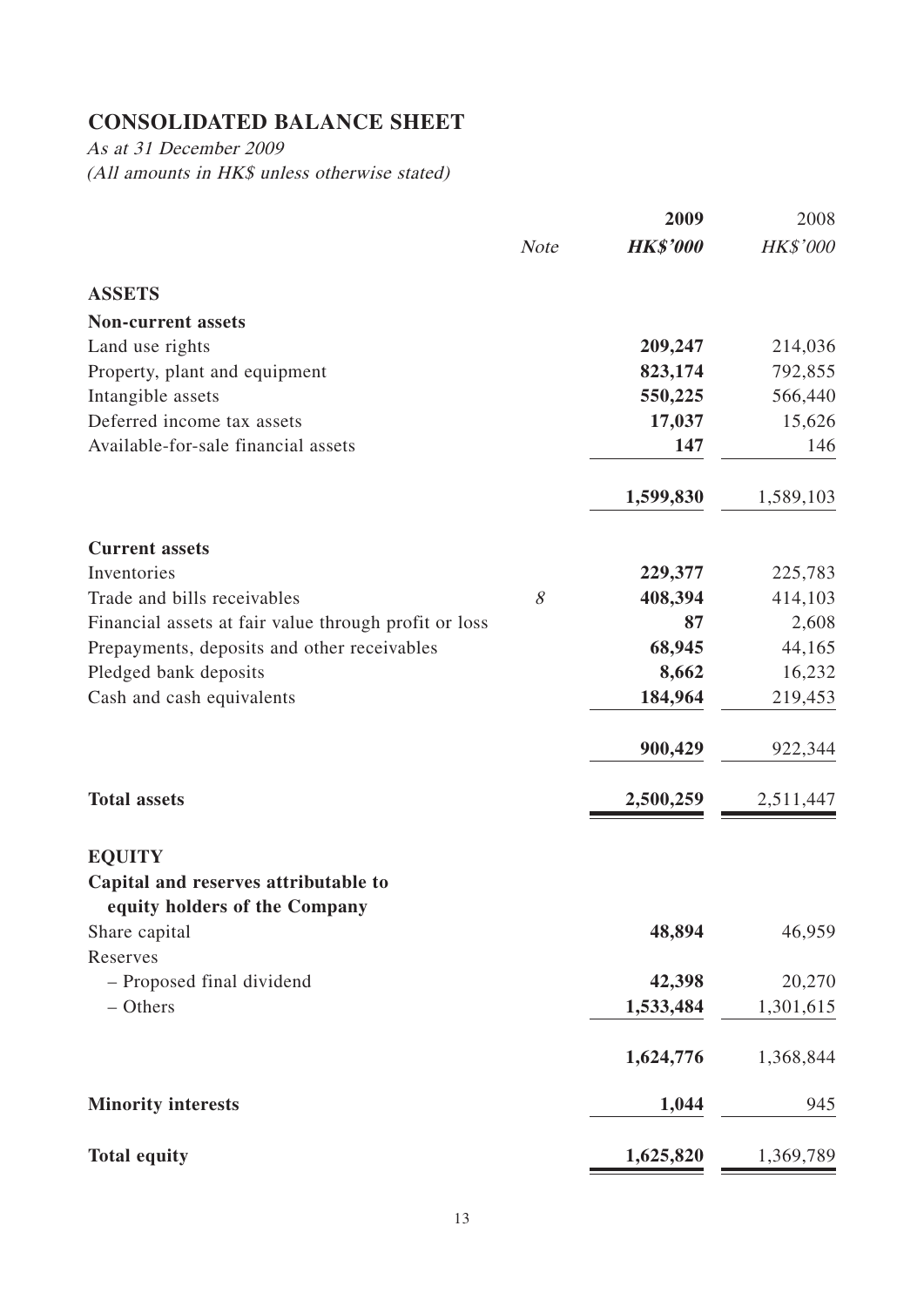# **CONSOLIDATED BALANCE SHEET**

As at 31 December 2009 (All amounts in HK\$ unless otherwise stated)

|                                              |             | 2009            | 2008      |
|----------------------------------------------|-------------|-----------------|-----------|
|                                              | <b>Note</b> | <b>HK\$'000</b> | HK\$'000  |
| <b>LIABILITIES</b>                           |             |                 |           |
| <b>Non-current liabilities</b>               |             |                 |           |
| <b>Borrowings</b>                            |             | 78,172          | 62,428    |
| Convertible bonds                            |             |                 | 132,720   |
| Deferred income tax liabilities              |             | 28,474          | 37,019    |
| Deferred revenue                             |             | 4,657           | 4,649     |
| Long-term payables                           |             | 15,189          | 15,661    |
|                                              |             | 126,492         | 252,477   |
| <b>Current liabilities</b>                   |             |                 |           |
| Trade and bills payables                     | 9           | 166,259         | 143,046   |
| Advanced receipts from customers             |             | 16,067          | 15,978    |
| Accruals and other payables                  |             | 116,577         | 195,876   |
| Income tax payable                           |             | 13,248          | 6,317     |
| <b>Borrowings</b>                            |             | 435,796         | 527,964   |
|                                              |             | 747,947         | 889,181   |
| <b>Total liabilities</b>                     |             | 874,439         | 1,141,658 |
| <b>Total equity and liabilities</b>          |             | 2,500,259       | 2,511,447 |
| <b>Net current assets</b>                    |             | 152,482         | 33,163    |
| <b>Total assets less current liabilities</b> |             | 1,752,312       | 1,622,266 |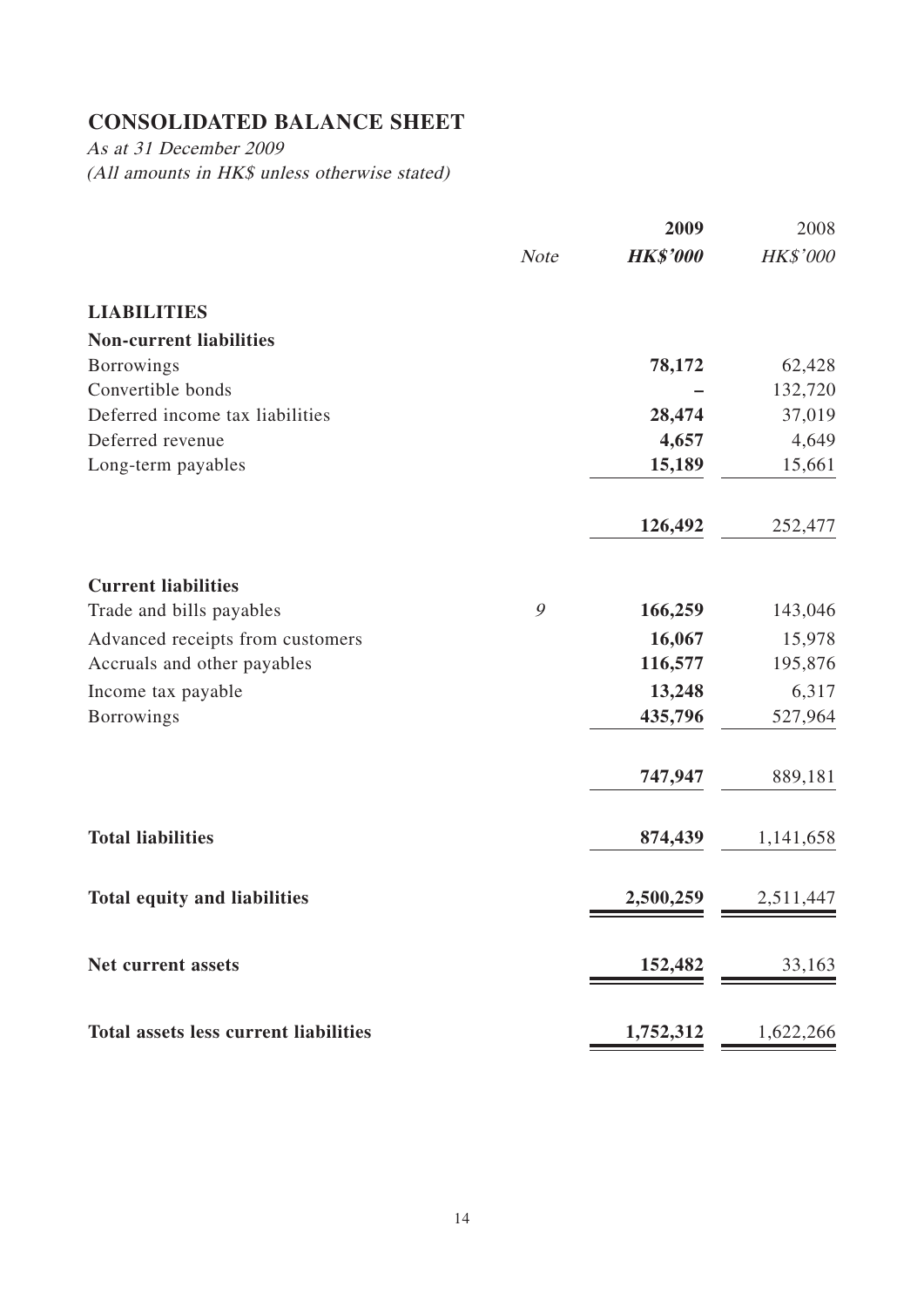# **SELECTED NOTES TO THE CONSOLIDATED FINANCIAL STATEMENTS**

(All amounts in HK\$ unless otherwise stated)

#### **1. Basis of preparation**

These consolidated financial statements are presented in Hong Kong Dollars ("HK\$"), unless otherwise stated.

The consolidated financial statements of the Group have been prepared in accordance with Hong Kong Financial Reporting Standards ("HKFRS") issued by the Hong Kong Institute of Certified Public Accountants ("HKICPA"). The consolidated financial statements have been prepared under the historical cost convention, as modified by the revaluation of available-for-sale financial assets, financial assets and financial liabilities at fair value through profit or loss.

The preparation of financial statements in conformity with HKFRS requires the use of certain critical accounting estimates. It also requires management to exercise its judgment in the process of applying the Group's accounting policies.

#### **Changes in accounting standards and interpretations**

(a) New and amended standards adopted by the Group

The Group has adopted the following new and amended HKFRSs as of 1 January 2009:

- HKFRS 7, "Financial Instruments Disclosures" (amendment) effective 1 January 2009. The amendment requires enhanced disclosures about fair value measurement and liquidity risk. In particular, the amendment requires disclosure of fair value measurements by level of a fair value measurement hierarchy. The adoption of the amendment results in additional disclosures but does not have an impact on operating results, financial position or comprehensive income of the Group.
- HKAS 1 (revised), "Presentation of financial statements" effective 1 January 2009. The revised standard prohibits the presentation of items of income and expenses (that is, "nonowner changes in equity") in the statement of changes in equity, requiring "non-owner changes in equity" to be presented separately from owner changes in equity in a statement of comprehensive income. As a result the group presents in the consolidated statement of changes in equity all owner changes in equity, whereas all non-owner changes in equity are presented in the consolidated statement of comprehensive income. The consolidated financial statements have been compiled as required by the revised standard retrospectively.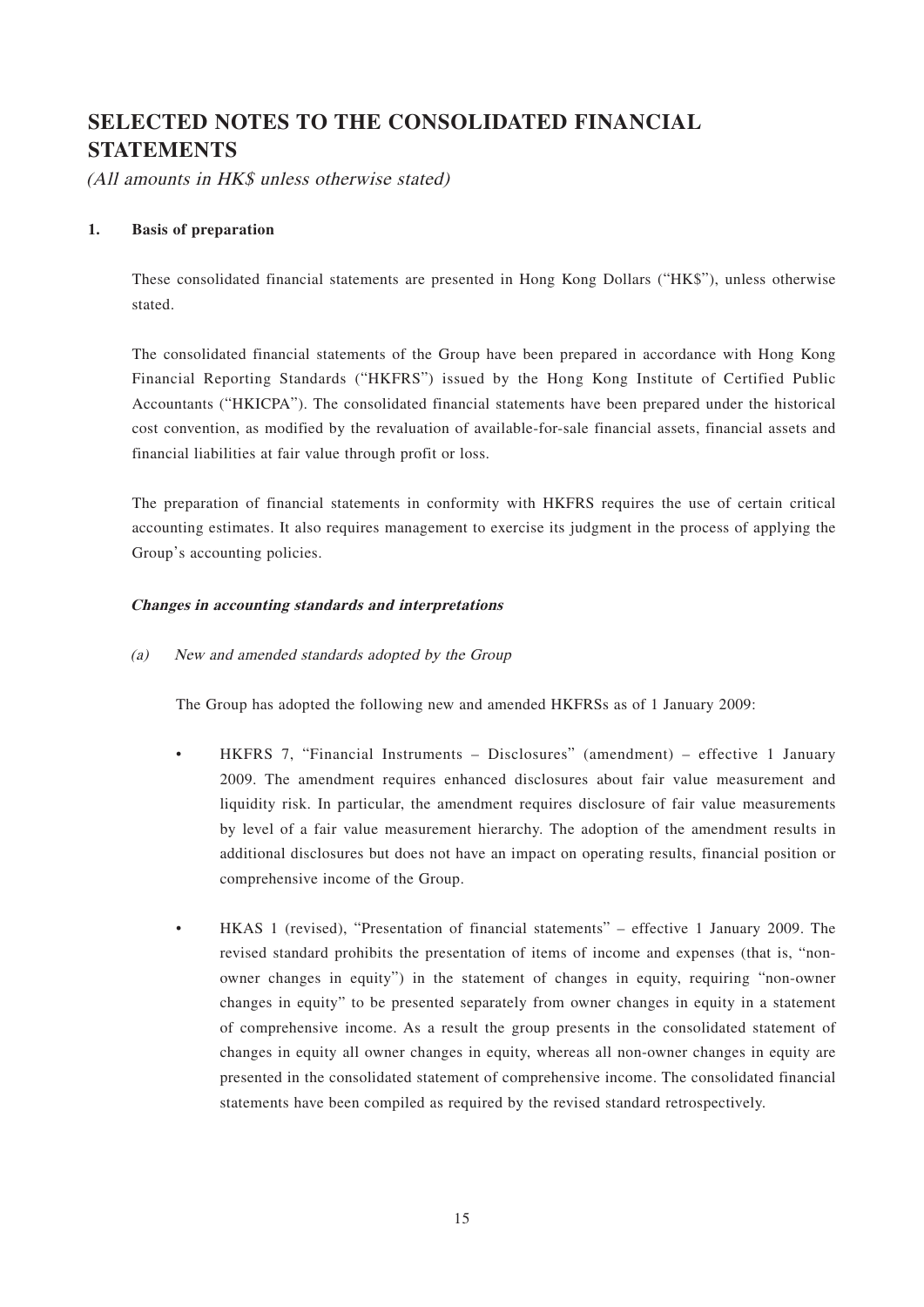- HKFRS 2 (amendment), "Share-based payment" (effective 1 January 2009) deals with vesting conditions and cancellations. It clarifies that vesting conditions are service conditions and performance conditions only. Other features of a share-based payment are not vesting conditions. These features would need to be included in the grant date fair value for transactions with employees and others providing similar services; they would not impact the number of awards expected to vest or valuation there of subsequent to grant date. All cancellations, whether by the entity or by other parties, should receive the same accounting treatment. The Group and the Company has adopted HKFRS 2 (amendment) from 1 January 2009. The amendment does not have a material impact on the Group's or Company's financial statements.
- In respect of borrowing costs relating to qualifying assets for which the commencement date for capitalisation is on or after 1 January 2009, the Group capitalises borrowing costs directly attributable to the acquisition, construction or production of a qualifying asset as part of the cost of that asset. The amendment does not have a material impact on the Group's or Company's financial statements.
- HKFRS 8, "Operating segments" effective 1 January 2009. HKFRS 8 replaces HKAS 14, "Segment reporting", and aligns segment reporting with the requirements of the US standard SFAS 131, "Disclosures about segments of an enterprise and related information". The new standard requires a "management approach", under which segment information is presented on the same basis as that used for internal reporting purposes. The Group has adopted HKFRS 8 since 1 January 2009, which did not result in any increase in the number of reportable segments. The segments applied in the previous consolidated financial statements were consistent with the internal reporting provided to the chief operating decision-maker.

• The standards, amendments and interpretations noted below had no impact on the Group's operation results, financial position or comprehensive income.

| HKFRS 1 and HKAS 27     | Cost of an investment in a subsidiary, jointly controlled  |
|-------------------------|------------------------------------------------------------|
| Amendment               | entity or associate                                        |
| HKAS 32 Amendment and   | Puttable Financial Instruments and Obligations Arising     |
| <b>HKAS</b> 1 Amendment | on Liquidation                                             |
| HK (IFRIC) 13           | <b>Customer Loyalty Programmes</b>                         |
| HK (IFRIC) 15           | Agreements for the Construction of Real Estate             |
| HK (IFRIC) 16           | Hedges of a Net Investment in a Foreign Operation          |
| HK (IFRIC) 18           | Transfers of Assets from Customers (applied for transfers) |
|                         | of assets after 1 July 2009)                               |

Detailed changes in accounting policies are disclosed in annual report 2009.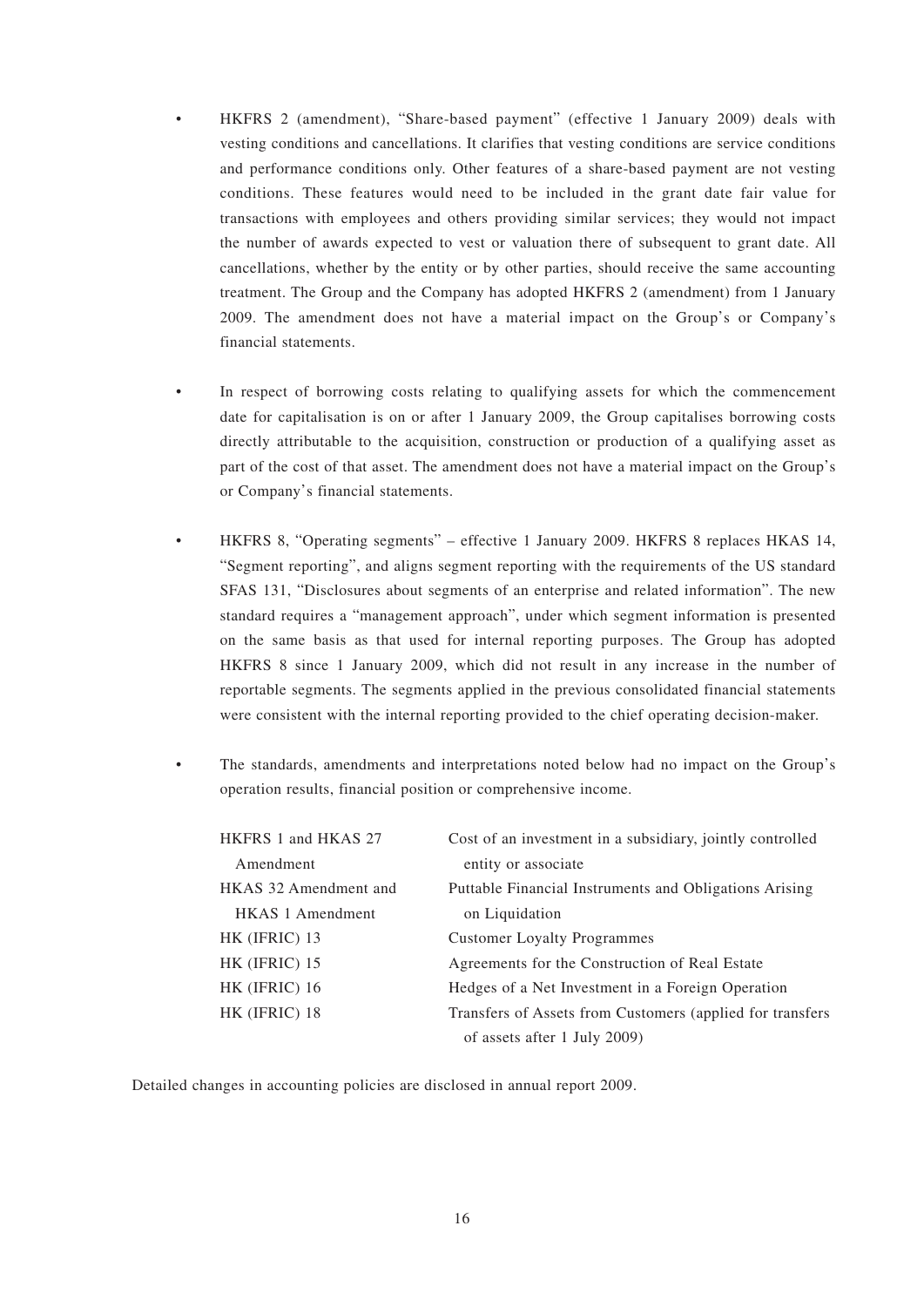#### **2. Segment information**

The chief operating decision-maker has been identified as the executive directors. The decision-maker reviews the Group's internal reporting in order to assess performance and allocate resources. Management has determined the operating segments based on these reports.

The board considers the business from product perspective. From a product perspective, management assesses the performance of two product segments, namely intravenous infusion solution and antibiotics and others.

The chief operating decision-maker assesses the performance of the operating segments based on a measure of revenue and profit. This measurement is consistent with that in the annual financial statements.

Unallocated operating loss mainly contributed by corporate expenses.

Segment assets consist primarily of land use rights, property, plant and equipment, intangible assets, inventories, trade and bill receivables, prepayments, deposits and other receivables, pledged bank deposits and cash and cash equivalents. Unallocated assets mainly comprise corporate cash and deferred income tax assets.

Segment liabilities comprise mainly operating liabilities. Unallocated liabilities mainly comprise deferred income tax liabilities, corporate borrowings and convertible bonds.

The revenue from external parties reported to the management is measured in a manner consistent with that in the consolidated income statement.

The segment information provided to the decision-maker for the reportable segments for the year ended 31 December 2009 is as follows:

|                                 | <b>Intravenous</b> |                    |                    |                 |
|---------------------------------|--------------------|--------------------|--------------------|-----------------|
|                                 | infusion           | <b>Antibiotics</b> |                    |                 |
|                                 | solution           | and others         | <b>Unallocated</b> | <b>Total</b>    |
|                                 | <b>HK\$'000</b>    | <b>HK\$'000</b>    | <b>HK\$'000</b>    | <b>HK\$'000</b> |
| Revenue                         | 659,715            | 1,079,913          |                    | 1,739,628       |
| Operating profit/(loss) segment |                    |                    |                    |                 |
| results                         | 169,876            | 122,194            | (11,290)           | 280,780         |
| Finance income                  | 202                | 1,016              | 113                | 1,331           |
| Finance costs                   | (11,803)           | (11, 282)          | (18,029)           | (41, 114)       |
| Profit before income tax        | 158,275            | 111,928            | (29,206)           | 240,997         |
| Income tax expense              | (10, 723)          | (14,080)           |                    | (24, 803)       |
| Profit for the year             | 147,552            | 97,848             | (29, 206)          | 216,194         |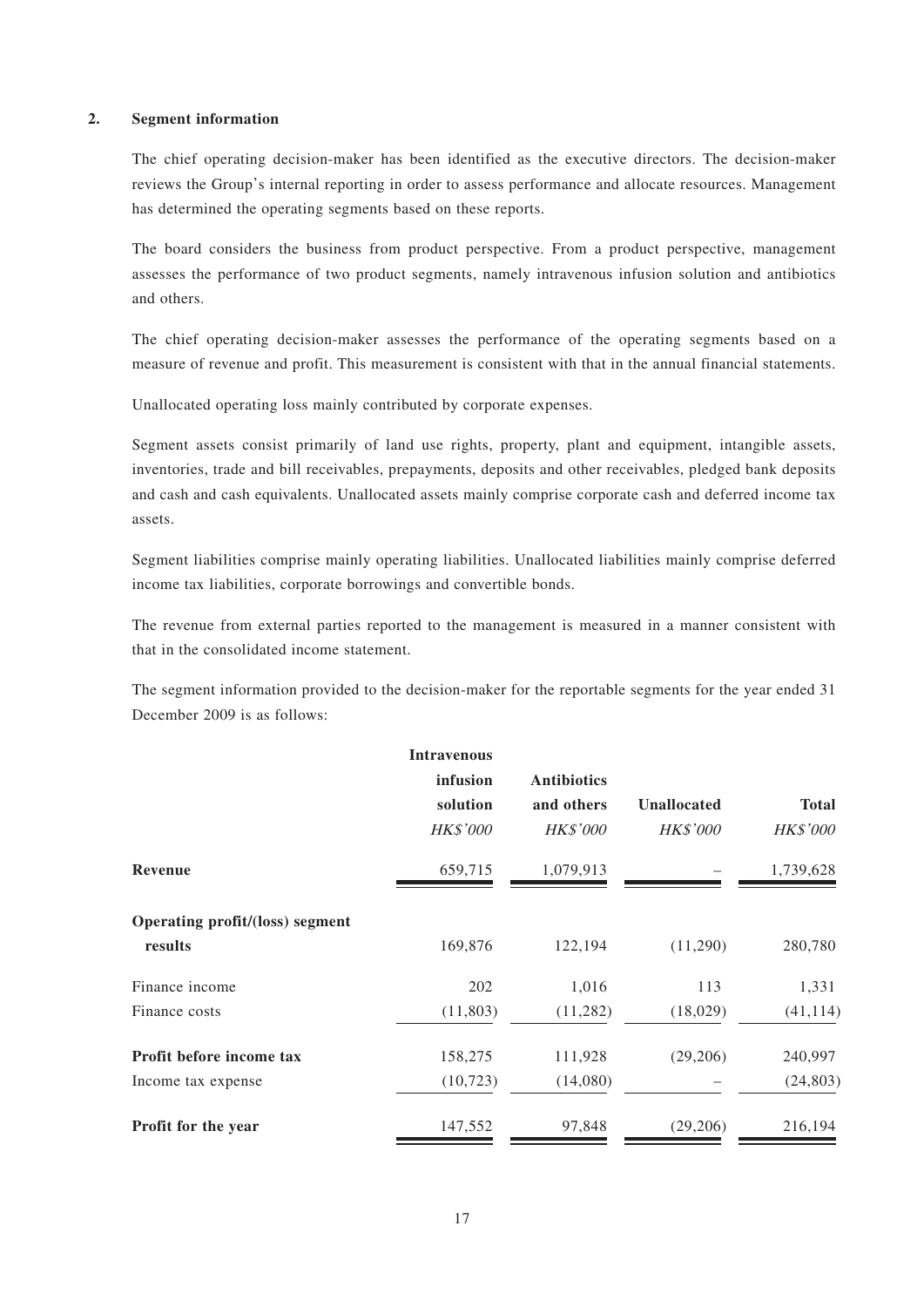The segment information provided to the decision-maker for the reportable segments for the year ended 31 December 2008 is as follows:

|                                            | <b>Intravenous</b><br>infusion<br>solution<br><b>HK\$'000</b> | <b>Antibiotics</b><br>and others<br><b>HK\$'000</b> | <b>Unallocated</b><br><b>HK\$'000</b> | <b>Total</b><br><b>HK\$'000</b> |
|--------------------------------------------|---------------------------------------------------------------|-----------------------------------------------------|---------------------------------------|---------------------------------|
| <b>Revenue</b>                             | 573,583                                                       | 1,017,445                                           |                                       | 1,591,028                       |
| Operating profit/(loss) segment<br>results | 113,020                                                       | 50,745                                              | (31, 361)                             | 132,404                         |
| Finance income                             | 238                                                           | 1,488                                               | 374                                   | 2,100                           |
| Finance costs                              | (11, 123)                                                     | (17, 399)                                           | (12,700)                              | (41, 222)                       |
| Profit before income tax                   | 102,135                                                       | 34,834                                              | (43, 687)                             | 93,282                          |
| Income tax (expense)/income                | (4,809)                                                       | 13,198                                              | 525                                   | 8,914                           |
| Profit for the year                        | 97,326                                                        | 48,032                                              | (43, 162)                             | 102,196                         |

The segment assets and liabilities at 31 December 2009 are as follows:

|                          | <b>Intravenous</b> |                    |                    |                 |
|--------------------------|--------------------|--------------------|--------------------|-----------------|
|                          | infusion           | <b>Antibiotics</b> |                    |                 |
|                          | solution           | and others         | <b>Unallocated</b> | <b>Total</b>    |
|                          | <b>HK\$'000</b>    | <b>HK\$'000</b>    | <b>HK\$'000</b>    | <b>HK\$'000</b> |
| <b>Total assets</b>      | 1,435,431          | 1,045,192          | 19,636             | 2,500,259       |
| <b>Total liabilities</b> | 385,241            | 401,197            | 88,001             | 874,439         |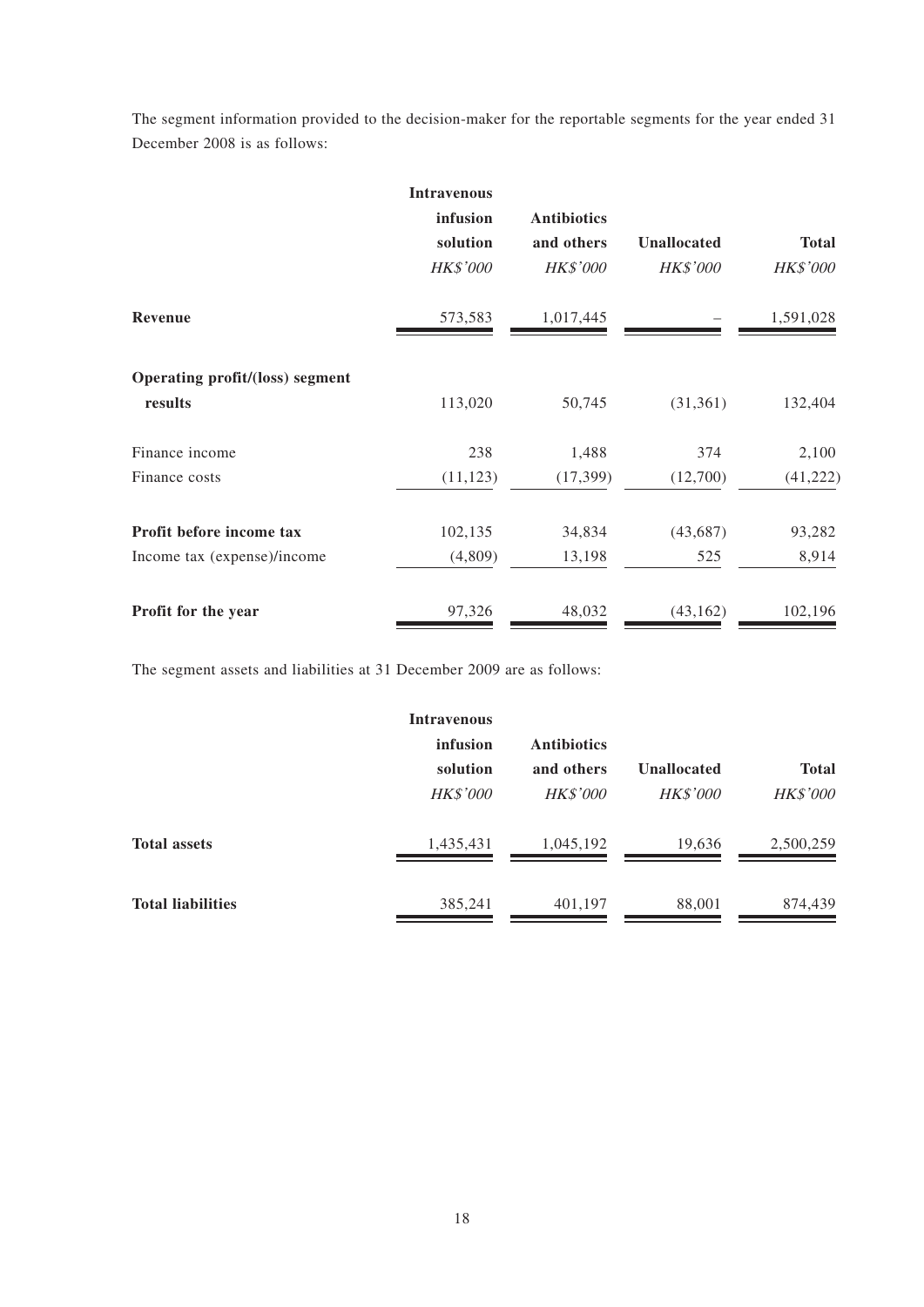The segment assets and liabilities at 31 December 2008 are as follows:

|                          | <b>Intravenous</b> |                    |                 |                 |
|--------------------------|--------------------|--------------------|-----------------|-----------------|
|                          | infusion           | <b>Antibiotics</b> |                 |                 |
|                          | solution           | and others         | Unallocated     | <b>Total</b>    |
|                          | <b>HK\$'000</b>    | <b>HK\$'000</b>    | <b>HK\$'000</b> | <b>HK\$'000</b> |
| <b>Total assets</b>      | 1,367,351          | 1,090,135          | 53,961          | 2,511,447       |
| <b>Total liabilities</b> | 364,093            | 478,107            | 299,458         | 1,141,658       |

### **3. Revenue and other gains – Group**

The Group is principally engaged in the manufacturing and sale of pharmaceutical products.

Revenue recognised is as follows:

|                                                           | 2009            | 2008      |
|-----------------------------------------------------------|-----------------|-----------|
|                                                           | <b>HK\$'000</b> | HK\$'000  |
| Revenue:                                                  |                 |           |
| - Sales of pharmaceutical products                        | 1,732,327       | 1,582,546 |
| - Sales of raw materials and by products                  | 3,079           | 4,645     |
| - Processing income                                       | 1,826           | 1,773     |
| - Rental income                                           | 2,396           | 2,064     |
|                                                           | 1,739,628       | 1,591,028 |
| Other gains $-$ net:                                      |                 |           |
| - Gain on disposal of a subsidiary                        |                 | 8,420     |
| - Gain on disposal of available-for-sale financial assets |                 | 429       |
| - Gain on disposal of financial assets at fair value      |                 |           |
| through profit or loss                                    | 5,199           | 830       |
| - Change in fair value of financial assets at fair value  |                 |           |
| through profit or loss                                    |                 | (2,116)   |
| - Gain on redemption of convertible bonds                 | 9,043           | 5,745     |
| - Subsidy income                                          | 5,687           | 2,442     |
| $-$ Others                                                | 1,475           | 30        |
|                                                           | 21,404          | 15,780    |
|                                                           | 1,761,032       | 1,606,808 |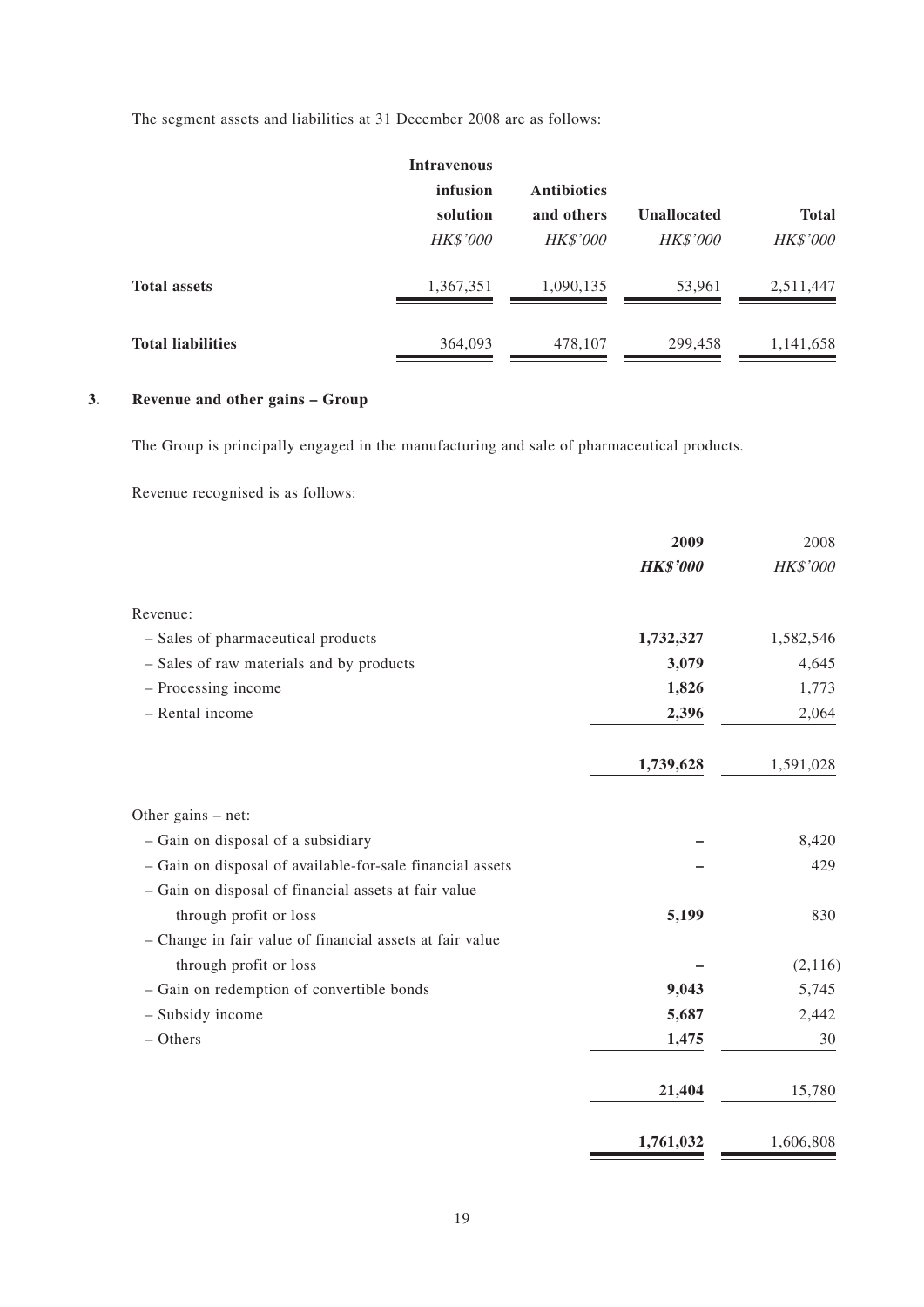#### **4. Finance income and costs – Group**

|                                                        | 2009            | 2008            |
|--------------------------------------------------------|-----------------|-----------------|
|                                                        | <b>HK\$'000</b> | <b>HK\$'000</b> |
| Finance income – Interest income on bank deposits      | 1,331           | 2,100           |
| Finance costs                                          |                 |                 |
| - Interest expense of bank borrowings wholly repayable |                 |                 |
| within five years                                      | 26,096          | 27,344          |
| - Discount of bills receivable                         | 1,115           | 6,420           |
| – Convertible bonds                                    | 13,703          | 13,442          |
| $-$ Net exchange loss/(gain) on bank borrowings        | 200             | (5,984)         |
|                                                        | 41,114          | 41,222          |

#### **5. Income tax expense/(credit) – Group**

The Company is incorporated in Cayman Islands as an exempted company and, accordingly, is exempted from payment of Cayman Islands income tax.

The Group had no assessable profits in Hong Kong and, accordingly, no Hong Kong profits tax was provided.

Subsidiaries established and operated in Mainland China are subject to Mainland China Enterprise Income Tax ("EIT") at a rate of 25% for the year ended 31 December 2009 (2008: 25%). Xi'an Lijun Pharmaceutical Co., Ltd. and Shijiazhuang No.4 Pharmaceutical Co., Ltd., being wholly foreign owned enterprises, have obtained approvals from the relevant Mainland China Tax Bureau for their entitlement of exemption from EIT for the first two years and 50% reduction in EIT for the next three years, commencing from the earlier of first profitable year after offsetting all unexpired tax losses carried forward from the previous years or 1 January 2008, in accordance with the relevant tax rules and regulations applicable to foreign investment enterprises in Mainland China. Xi'an Lijun Pharmaceutical Co., Ltd. and Shijiazhuang No.4 Pharmaceutical Co., Ltd. both are entitled to the new high technology enterprises and enjoy 15% EIT rate for the year from 2010 to 2012.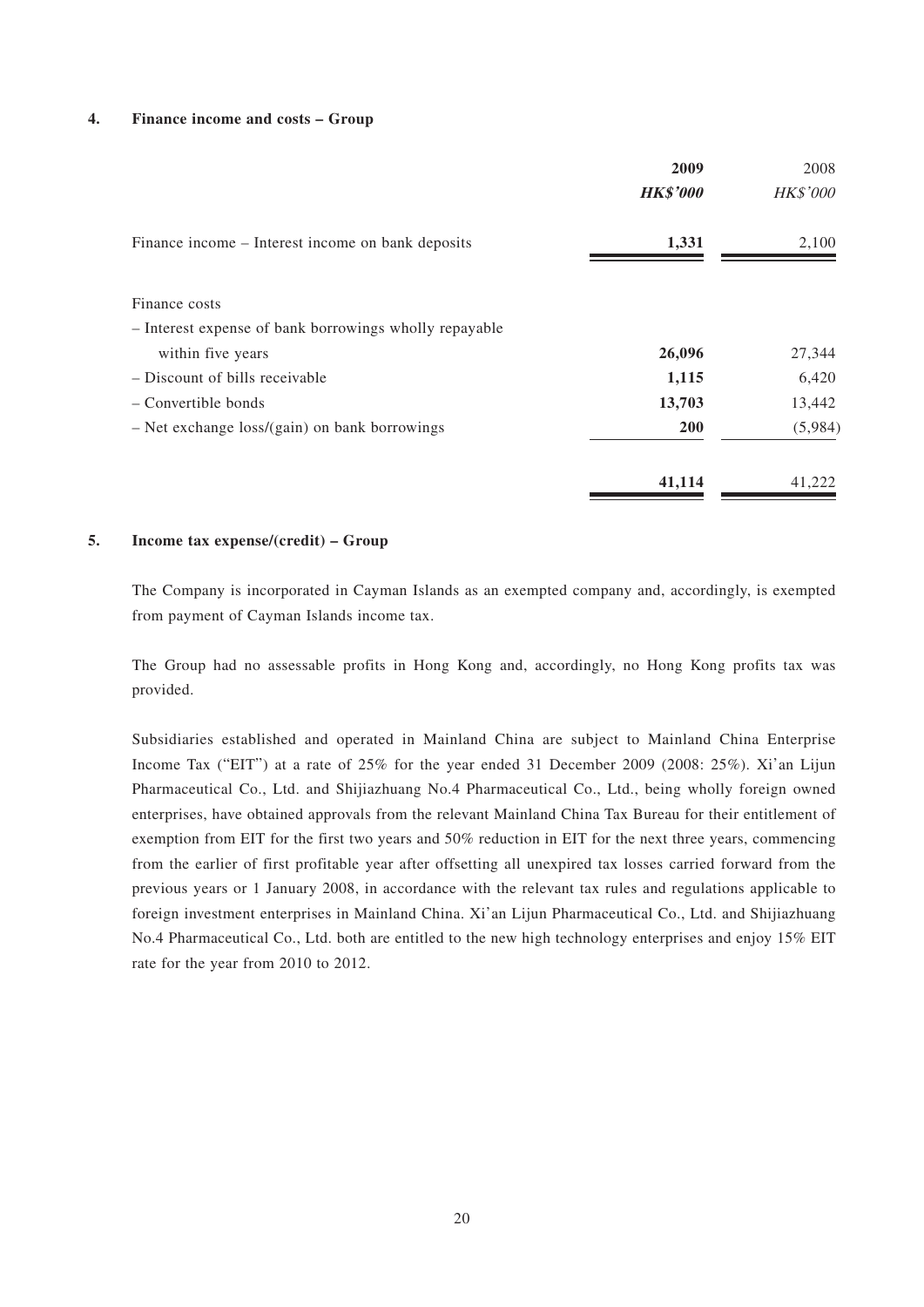The amounts of taxation charged/(credited) to the consolidated income statement represent:

|                                                                | 2009<br><b>HK\$'000</b> | 2008<br><b>HK\$'000</b> |
|----------------------------------------------------------------|-------------------------|-------------------------|
| Current income taxation - Mainland China Enterprise Income Tax | 33,838                  | (854)                   |
| Deferred taxation                                              | (9,035)                 | (8,060)                 |
|                                                                | 24,803                  | (8,914)                 |

The taxation on the Group's profit before taxation differs from the theoretical amount that would arise using EIT rate as follows:

|                                                             | 2009            | 2008            |
|-------------------------------------------------------------|-----------------|-----------------|
|                                                             | <b>HK\$'000</b> | <b>HK\$'000</b> |
| Profit before income tax                                    | 240,997         | 93,282          |
| Tax calculated at the weighted average domestic tax rate    |                 |                 |
| applicable to the subsidiaries                              | 60,249          | 23,321          |
| Tax exemption and reduction                                 | (34, 134)       | (18, 589)       |
| Write-back of unnecessary provision                         |                 | (16,090)        |
| Expenses not deductible                                     | 394             | 2,444           |
| Remeasurement of deferred $tax - change$ in income tax rate | (1,706)         |                 |
| Tax expense/(credit)                                        | 24,803          | (8,914)         |
| Effective tax rate                                          | $10.3\%$        | N/A             |

Provision of EIT of HK\$16,090,000 in respect of the period from 2000 to 2004 has been written back in 2008 as such provision is no longer considered as necessary.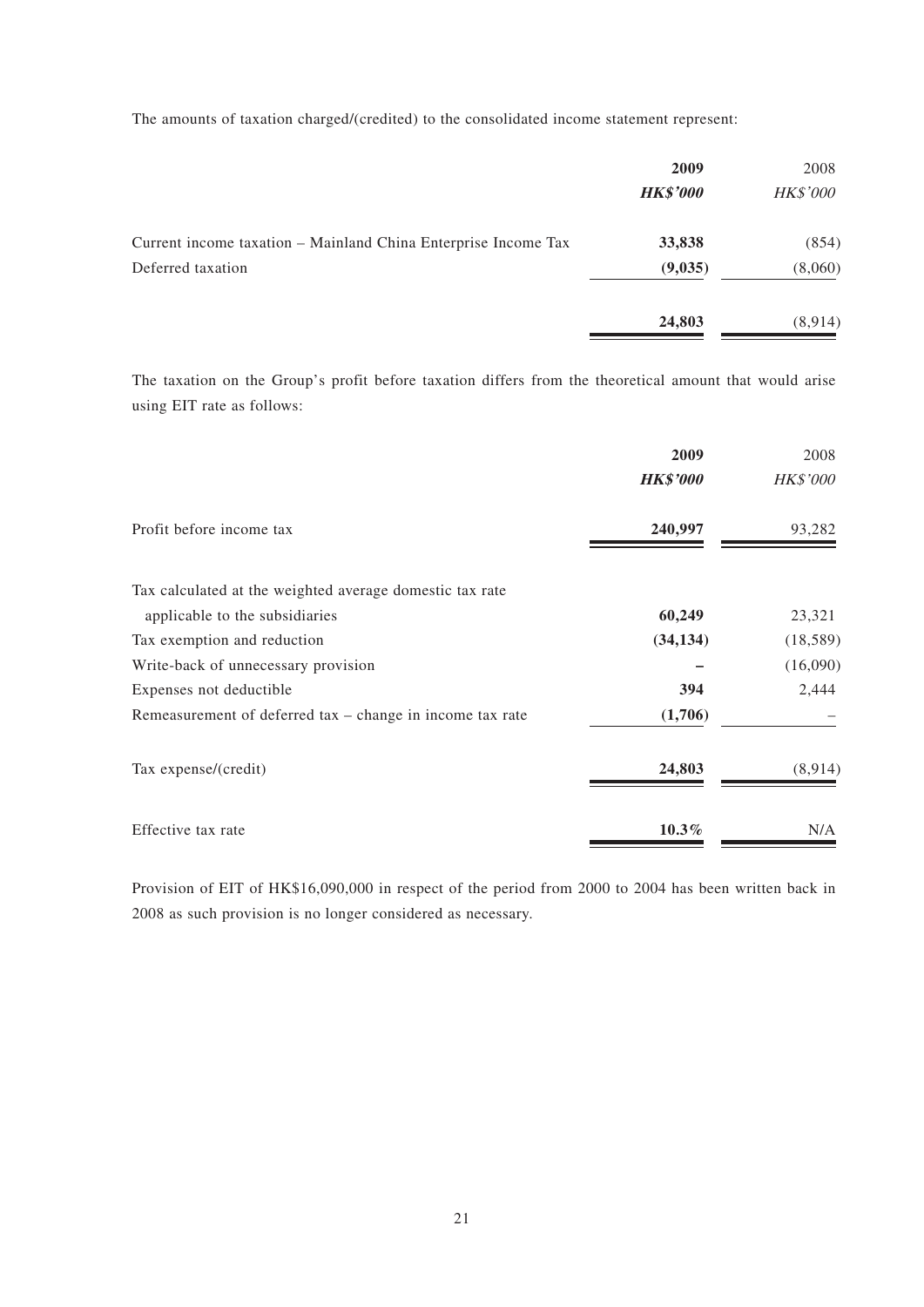### **6. Earnings per share – Group**

### **(a) Basic**

Basic earnings per share are calculated by dividing the profit attributable to equity holders of the Company by the weighted average number of ordinary shares in issue during the year.

|                                                                                                                           | 2009            | 2008            |
|---------------------------------------------------------------------------------------------------------------------------|-----------------|-----------------|
|                                                                                                                           | <b>HK\$'000</b> | <b>HK\$'000</b> |
| Profit attributable to equity holders of the Company                                                                      | 216,095         | 102,106         |
| Weighted average number of ordinary shares in issue after<br>adjustment for the sub-division of shares <i>(thousands)</i> | 2,032,713       | 2,026,842       |
| Basic earnings per share <i>(HK\$ per share)</i>                                                                          | 0.106           | 0.050           |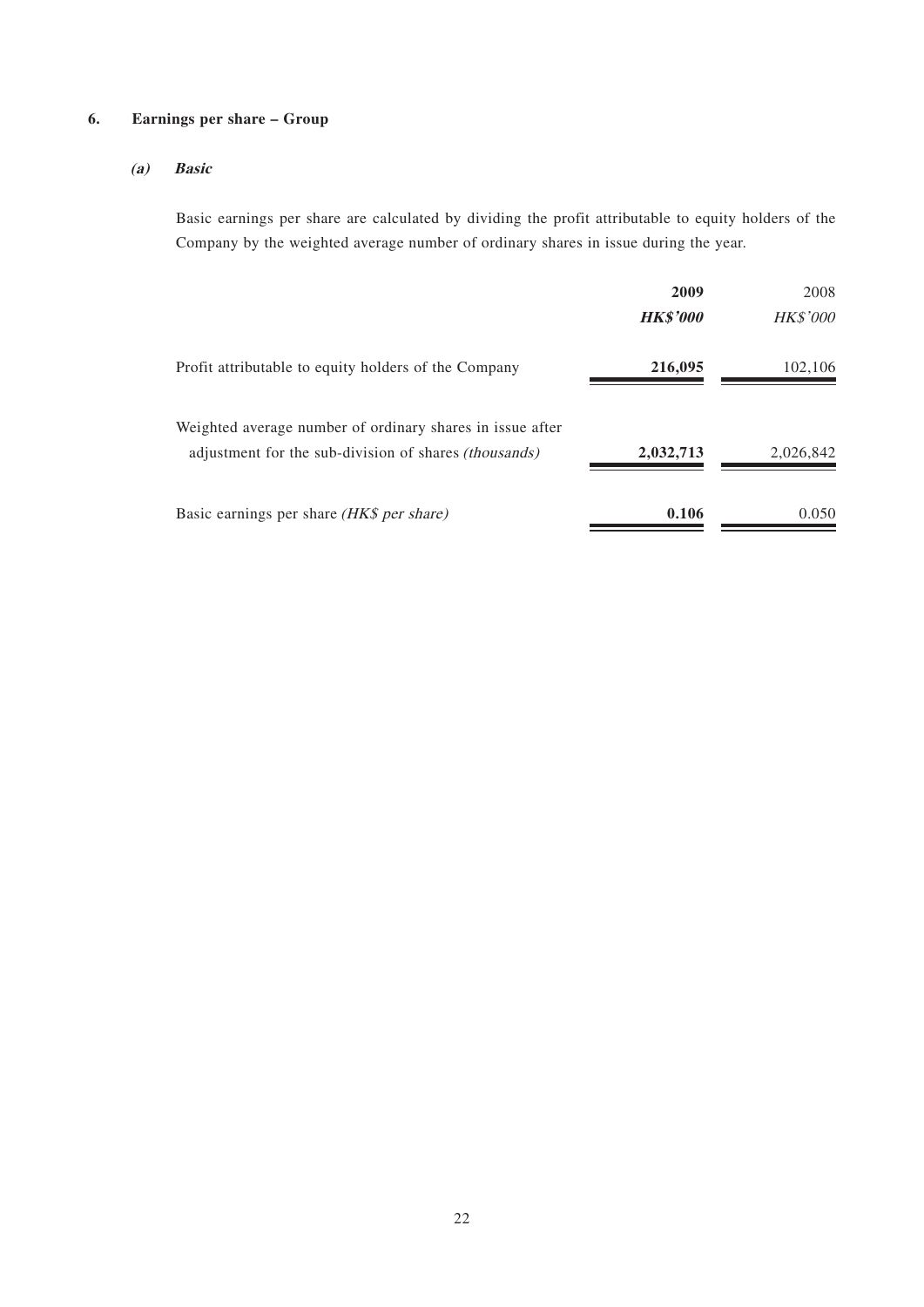#### **(b) Diluted**

Diluted earnings per share is calculated after adjusting the weighted average number of ordinary shares outstanding to assume conversion of all dilutive potential ordinary shares. The Company has only two categories of dilutive potential ordinary shares: convertible bonds and share options. For convertible bonds, it is assumed that they have been converted into ordinary shares since the beginning of the year or date of issuance (whichever is later) and, consequently the net profit is adjusted to eliminate the relevant interest expense together with the related tax effect. For outstanding share options, a calculation is made in order to determine the number of shares that could have been acquired at fair value (determined as the average market price of the Company's shares in the relevant periods) based on the market values of the subscription rights attached to outstanding share options. The number of shares calculated as below is compared with the number of shares that would have been issued assuming the exercise of the share options.

|                                                     | 2009            | 2008      |
|-----------------------------------------------------|-----------------|-----------|
|                                                     | <b>HK\$'000</b> | HK\$'000  |
| Profit used to determine diluted earnings per share | 216,095         | 102,106   |
| Weighted average number of ordinary shares in issue |                 |           |
| <i>(thousands)</i>                                  | 2,032,713       | 2,026,842 |
| Adjustment for share options (thousands)            | 19,732          |           |
| Weighted average number of ordinary shares for      |                 |           |
| diluted earnings per share <i>(thousands)</i>       | 2,052,445       | 2,026,842 |
| Diluted earnings per share (HK\$ per share)         | 0.105           | 0.050     |

During the year ended 31 December 2009, the dilutive effect of convertible bonds is anti-dilutive and therefore not included in the above calculation.

During the year ended 31 December 2008, the dilutive effect of convertible bonds and share options are anti-dilutive and therefore not included in the above calculation.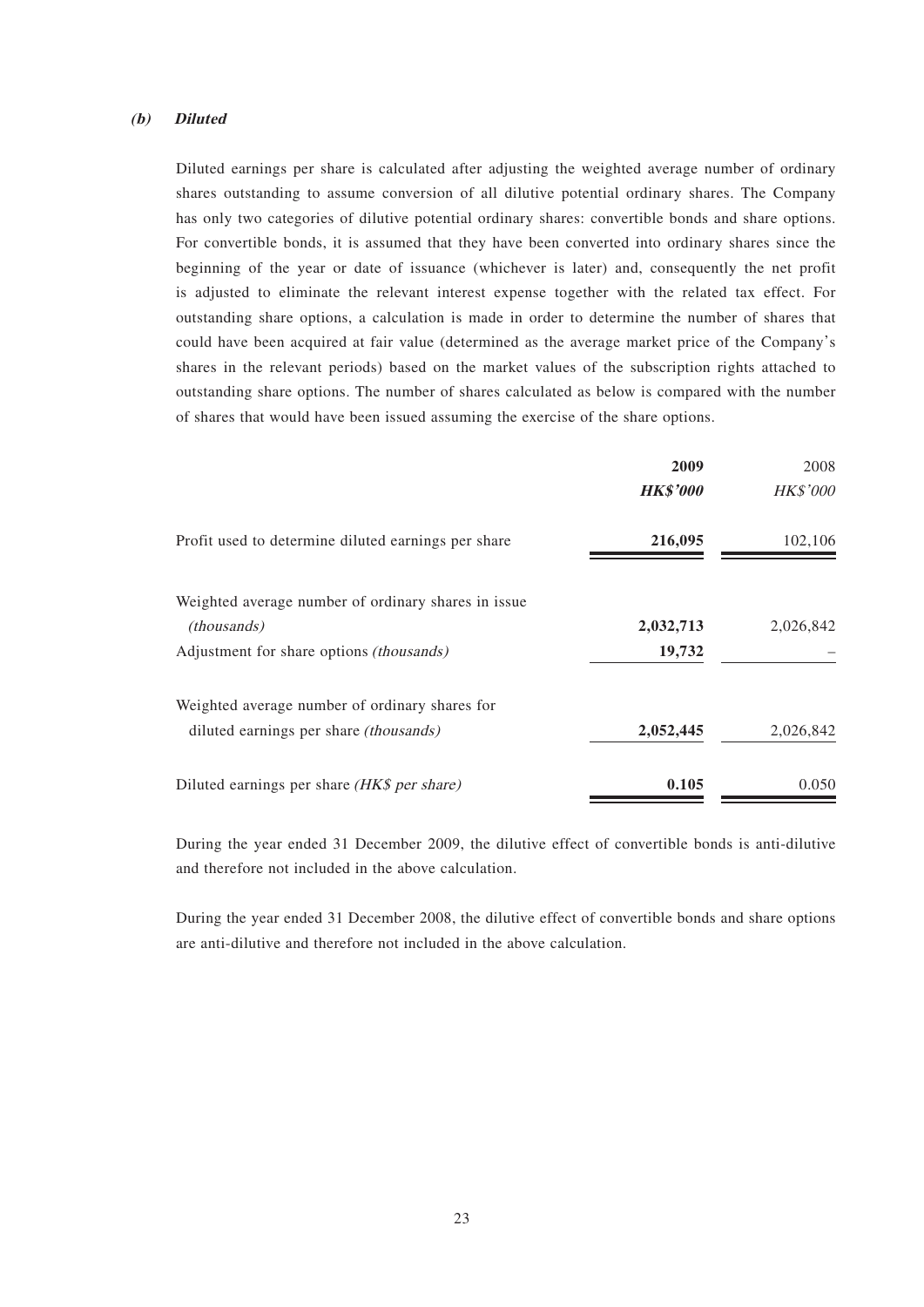#### **7. Dividends**

|                                                      | 2009            | 2008            |
|------------------------------------------------------|-----------------|-----------------|
|                                                      | <b>HK\$'000</b> | <b>HK\$'000</b> |
| Interim dividend of HK\$0.02 (2008: HK\$0.006)       |                 |                 |
| per ordinary share                                   | 40,540          | 12,162          |
| Proposed final dividend of HK\$0.02 (2008: HK\$0.01) |                 |                 |
| per ordinary share                                   | 42,398          | 20,270          |
|                                                      | 82,938          | 32,432          |

The directors recommend the payment of a final dividend of HK\$0.02 per ordinary share, totaling HK\$42,398,000 in respect of the year ended 31 December 2009. Such a dividend is to be approved by the Company's shareholders at the upcoming Annual General Meeting. The proposed dividend has not been reflected as a dividend payable in these financial statements, but will be reflected as an appropriation of retained earnings for the year ending 31 December 2010.

#### **8. Trade and bills receivables – Group**

|                                | 2009            | 2008            |
|--------------------------------|-----------------|-----------------|
|                                | <b>HK\$'000</b> | <b>HK\$'000</b> |
| Accounts receivable            | 245,527         | 298,952         |
| Notes receivable               | 181,205         | 137,916         |
| Less: provision for impairment | (18, 338)       | (22, 765)       |
|                                | 408,394         | 414,103         |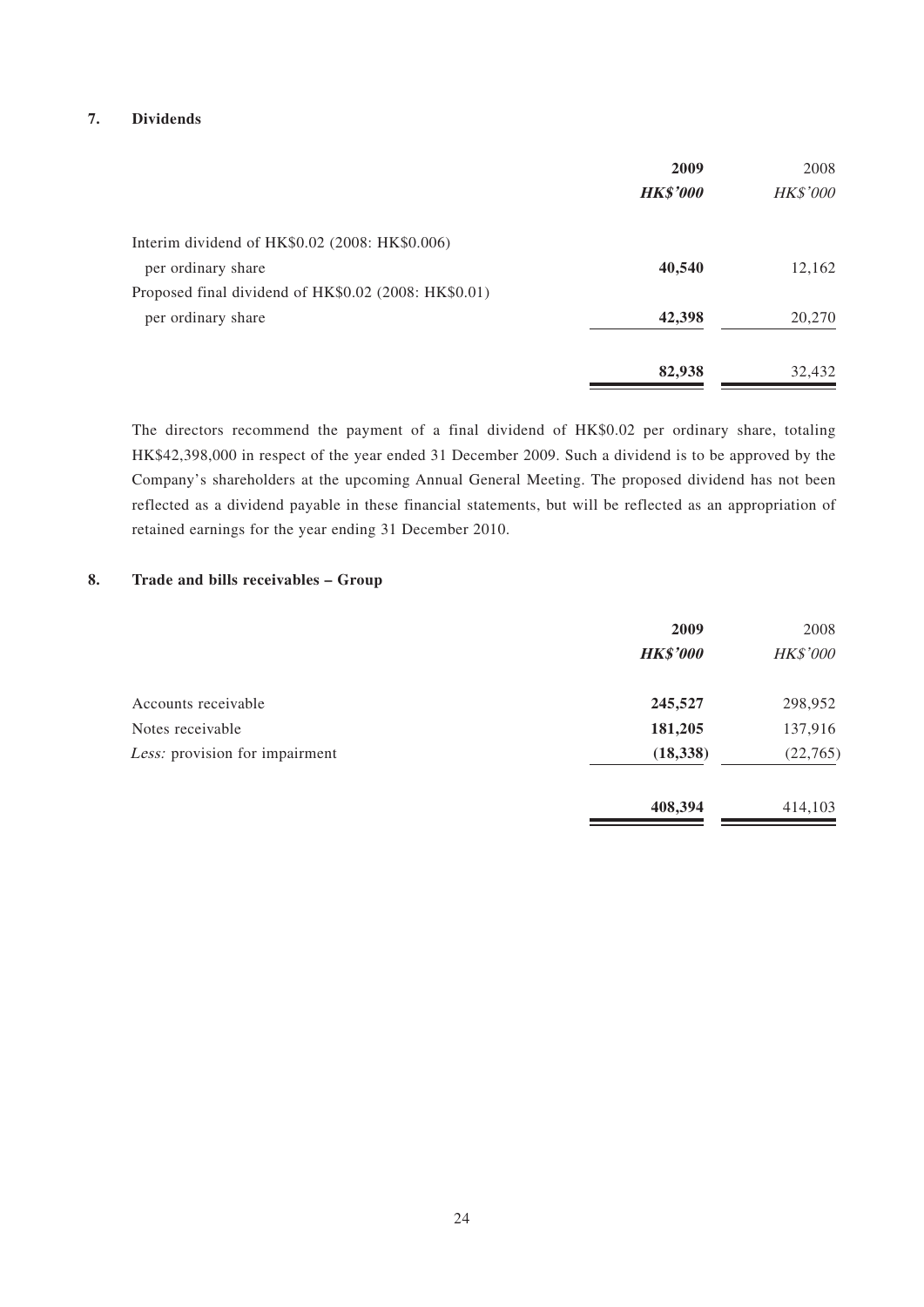The Group generally requires its customers to settle sales invoices within 3 months. Ageing analysis of trade and bills receivables is as follows:

|                   | 2009            | 2008     |
|-------------------|-----------------|----------|
|                   | <b>HK\$'000</b> | HK\$'000 |
| Within 3 months   | 370,110         | 317,027  |
| 4 to 6 months     | 22,107          | 68,229   |
| 7 to 12 months    | 12,831          | 33,018   |
| 1 to 2 years      | 13,741          | 16,547   |
| 2 to 3 years      | 7,413           | 1,351    |
| More than 3 years | 530             | 696      |
|                   | 426,732         | 436,868  |

### **9. Trade and bills payables – Group**

|                | 2009<br><b>HK\$'000</b> | 2008<br><b>HK\$'000</b> |
|----------------|-------------------------|-------------------------|
| Trade payables | 166,259                 | 134,996                 |
| Bills payable  |                         | 8,050                   |
|                | 166,259                 | 143,046                 |

Credit terms for trade and bills payables range from 90 to 180 days. The ageing analysis of the trade and bills payables is as follows:

|                   | 2009            | 2008     |
|-------------------|-----------------|----------|
|                   | <b>HK\$'000</b> | HK\$'000 |
| Within 3 months   | 120,694         | 108,658  |
| 4 to 6 months     | 22,723          | 18,929   |
| 7 to 12 months    | 12,325          | 6,648    |
| 1 to 3 years      | 8,424           | 6,234    |
| More than 3 years | 2,093           | 2,577    |
|                   | 166,259         | 143,046  |

**166,259** 143,046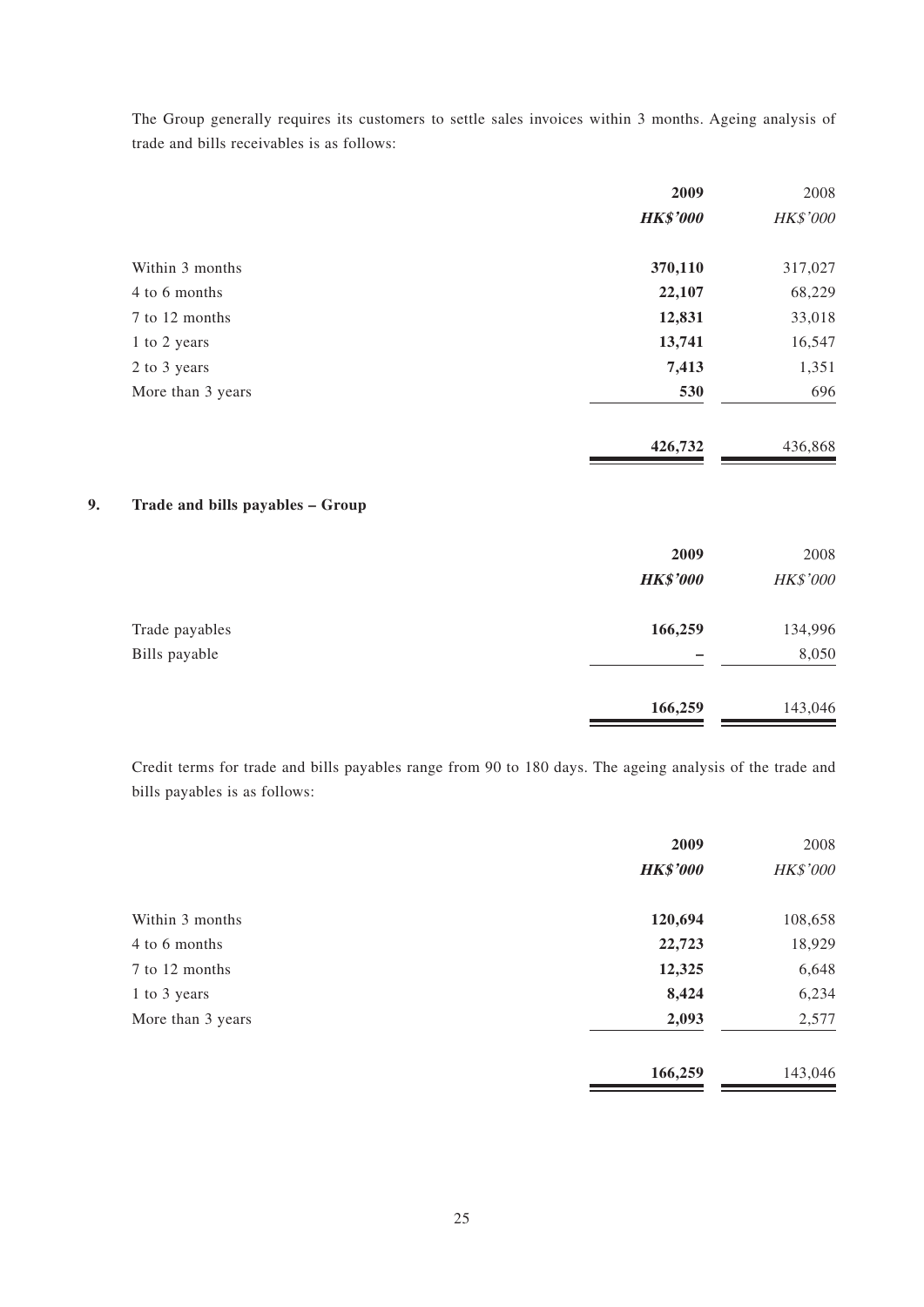### **10. Expense by nature – Group**

|                                                                       | 2009            | 2008      |
|-----------------------------------------------------------------------|-----------------|-----------|
|                                                                       | <b>HK\$'000</b> | HK\$'000  |
| Raw materials and consumables used                                    | 636,326         | 655,377   |
| Changes in inventories of finished goods and work in progress         | 9,072           | (15,051)  |
| Staff costs                                                           |                 |           |
| - Wages and salaries                                                  | 167,028         | 161,764   |
| - Pension costs                                                       | 16,472          | 15,327    |
| - Welfare expenses                                                    | 33,057          | 30,927    |
| - Share-based compensation                                            |                 | 15,346    |
| Sales commission                                                      | 200,512         | 151,162   |
| Utility expenses                                                      | 74,539          | 82,005    |
| Advertising expenses                                                  | 62,906          | 70,589    |
| Travelling, meeting and entertainment expenses                        | 39,328          | 40,855    |
| Operating leases rental expenses                                      | 5,139           | 12,429    |
| Research and development expenses                                     | 9,367           | 9,409     |
| Depreciation of property, plant and equipment                         | 72,556          | 68,250    |
| (Reversal of)/Write-down of inventories to their net realisable value | (7,311)         | 6,601     |
| (Reversal of)/Provision for impairment of receivables                 | (5, 479)        | 13,699    |
| Provision for impairment of property, plant and equipment             | 1,194           |           |
| Amortisation of intangible assets                                     | 17,628          | 17,081    |
| Amortisation of land use rights                                       | 5,259           | 1,861     |
| Auditors' remuneration                                                | 2,270           | 3,387     |
| (Gain)/Loss on disposals of property, plant and equipment             | (361)           | 1,813     |
| Transportation expenses                                               | 58,172          | 56,795    |
| Others                                                                | 82,578          | 74,778    |
| Total cost of sales, selling and marketing costs and                  |                 |           |
| general and administrative expenses                                   | 1,480,252       | 1,474,404 |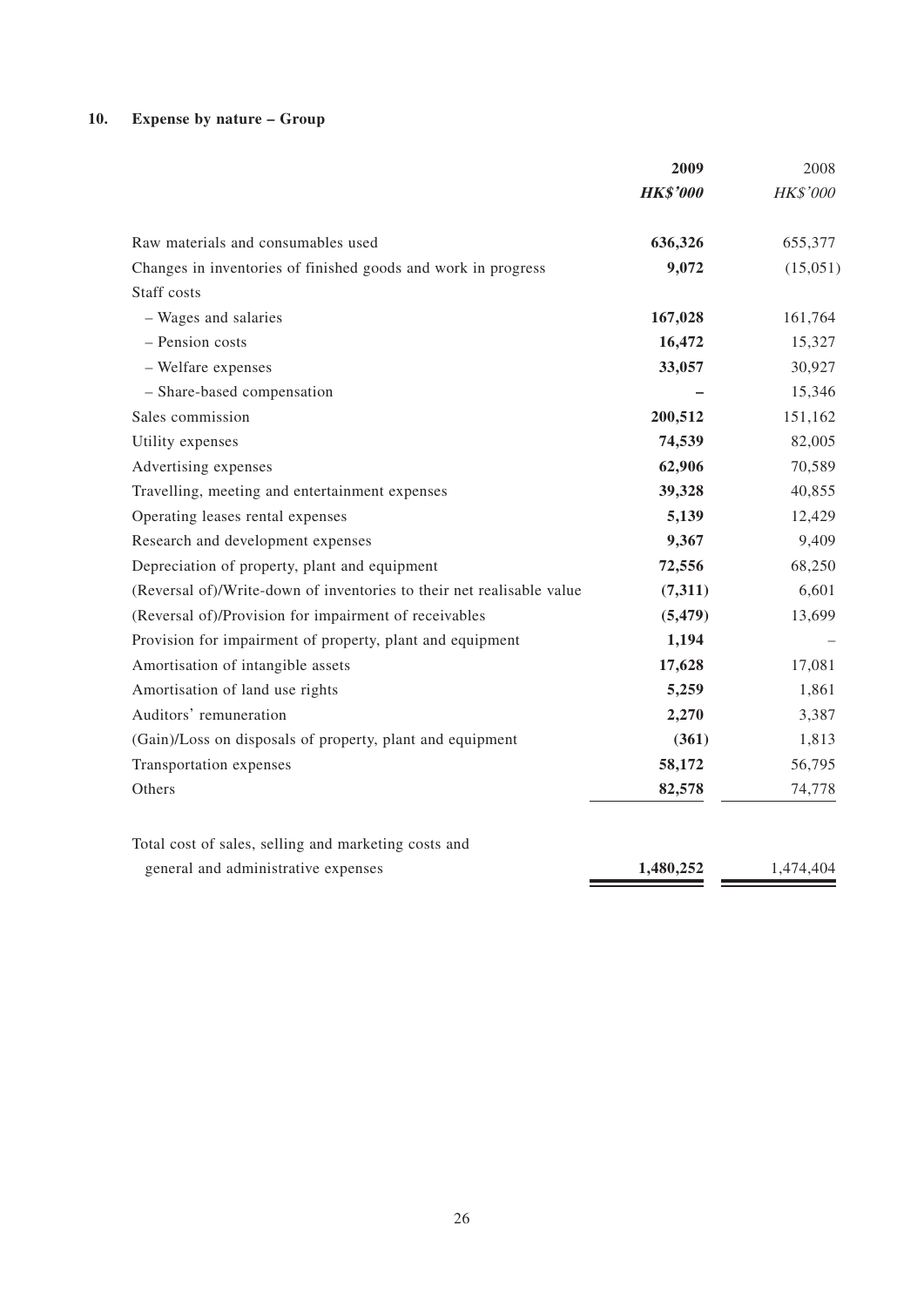# **LIQUIDITY AND FINANCIAL RESOURCES**

The Group primarily finances its working capital and other capital requirements by net cash generated from operating activities and resorts to external financing including both longterm and short-term bank borrowings from time to time in case the operating cash flow is insufficient to meet the capital requirements.

As at 31 December 2009, the cash and cash equivalents aggregated to HK\$184,964,000 (2008: HK\$219,453,000), comprising HK\$7,413,000 (2008: HK\$40,510,000) of cash and cash equivalents denominated in Hong Kong dollars, HK\$176,551,000 (2008: HK\$176,030,000) in RMB and HK\$1,000,000 (2008: HK\$2,913,000) in other currencies.

As at 31 December 2009, the Group has pledged bank deposits amounting to HK\$8,662,000 (2008: HK\$16,232,000) as guarantee of the bank borrowings, payables for property, plant and equipment and bills payables.

The carrying amounts of the borrowings (including convertible bonds) amounting to HK\$513,968,000 (2008: HK\$723,112,000) as at 31 December 2009, comprising HK\$105,100,000 (2008: HK\$159,500,000) of borrowings denominated in Hong Kong dollars and HK\$408,868,000 (2008: HK\$563,612,000) in RMB.

Gearing ratio (defined as bank borrowings and convertible bonds less pledged bank deposits and cash and cash equivalents divided by total equity less minority interests) decreased from 35.6% as at 31 December 2008 to 19.7% as at 31 December 2009.

Current ratio (defined as current assets divided by current liabilities) increased from 1.04 as at 31 December 2008 to 1.20 as at 31 December 2009.

### **FOREIGN EXCHANGE RISK**

Majority of the Group's businesses are operated in the PRC and are denominated in RMB and HK dollar. The Group is of the opinion that its exposure to foreign exchange rate risk is limited.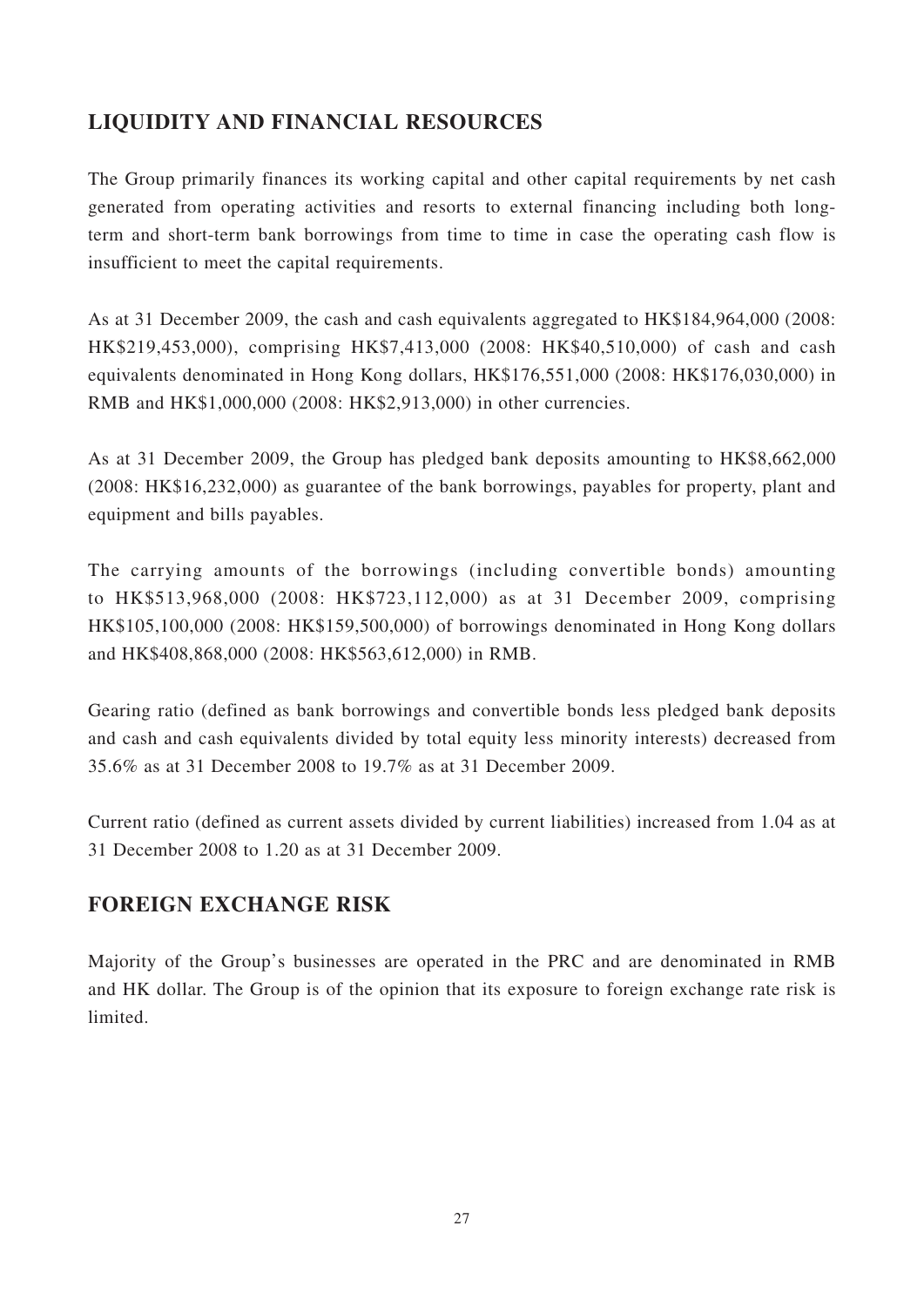## **PLEDGE OF ASSETS**

As at 31 December 2009, the net book amount of the Group's land use right of HK\$64,854,000 (2008: HK\$55,881,000), the net book amount of the Group's buildings, plant and machineries of HK\$356,497,000 (2008: HK\$245,190,000) and bank deposits of HK\$8,662,000 (2008: HK\$16,232,000) were pledged as collateral for the Group's bank borrowings, payables for property, plant and equipment and bills payables.

## **CONTINGENT LIABILITIES**

As at 31 December 2009, the Group did not have any significant contingent liabilities.

### **EXCHANGE RATE**

As at 2009 and 2008, the exchange rates of converting HK\$ into RMB (as calculated in HK\$) were:

| 1 January 2008   | 0.93638 |
|------------------|---------|
| 31 December 2008 | 0.88189 |
| 31 December 2009 | 0.88048 |

# **PURCHASE, SALE OR REDEMPTION OF SECURITIES**

The Company has not redeemed any of its Shares during the year.

Save for the allotment and issuance of an aggregate of 92,901,109 shares of the Company due to conversion of convertible bond issued on 30 May 2007, neither the Company nor any of its subsidiaries has purchased or sold any of the Company's listed securities for the year ended 31 December 2009.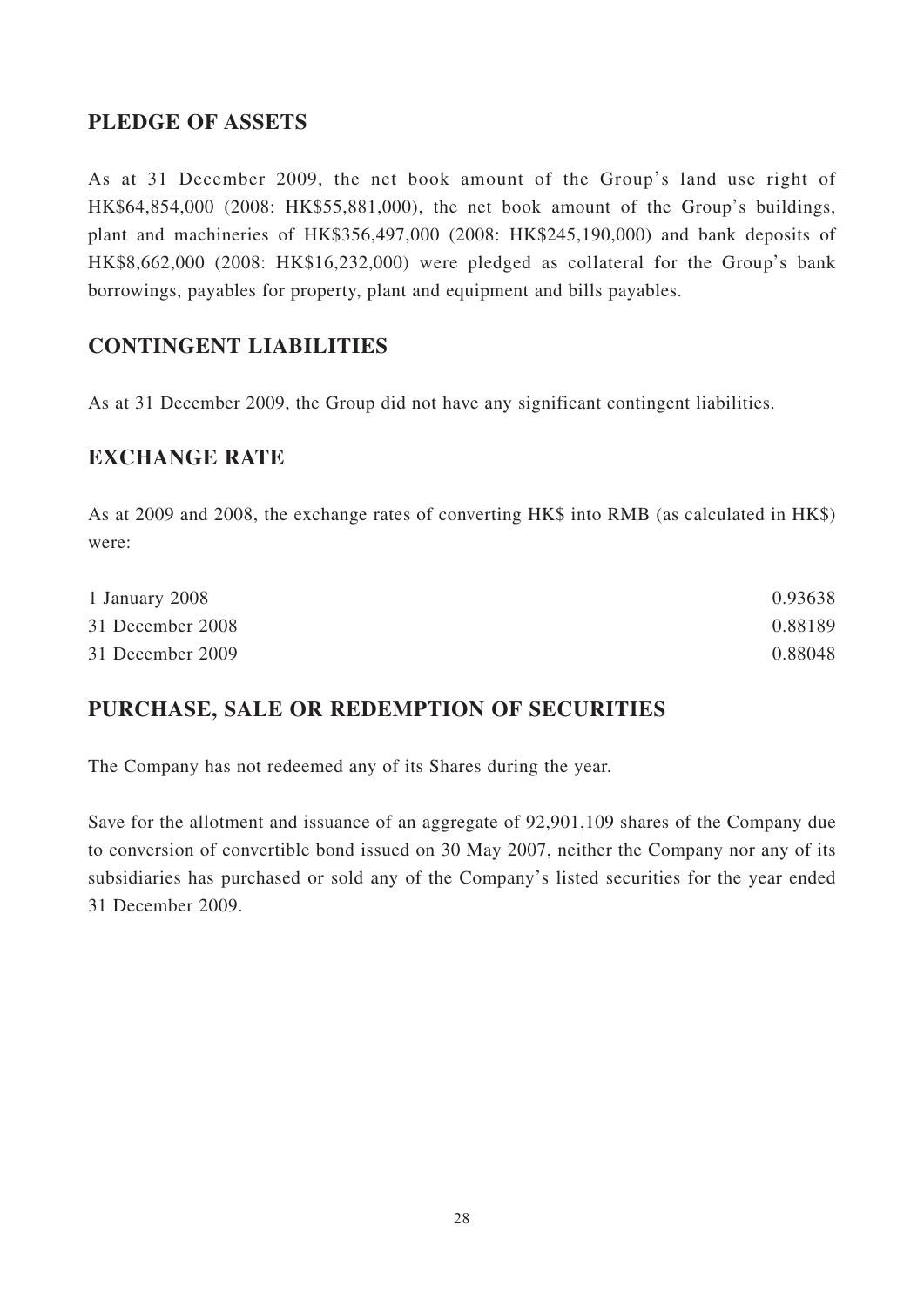### **SHARE OPTION SCHEME**

The Group has adopted a share option scheme, which will remain in force for 3 years up to August 2011.

In August 2008, share options were granted to certain directors and employees to subscribe 100,000,000 shares in the Company at an exercise price of HK\$0.7 per share, exercisable from August 2008 to August 2011.

Share options outstanding have the following expiry date and exercise price:

|                    | <b>Exercise price</b> |                         | <b>Share options</b> |
|--------------------|-----------------------|-------------------------|----------------------|
| <b>Expiry date</b> | per share             | 2009                    | 2008                 |
|                    | HK\$                  | $\boldsymbol{\it '000}$ | '000                 |
| 6 August 2011      | 0.7                   | 100,000                 | 100,000              |

### **SUFFICIENCY OF PUBLIC FLOAT**

Based on the information that is publicly available to the Company and within the knowledge of the Directors, it is confirmed that a sufficient public float of more than 25% of the issued capital of the Company has been maintained as at the date of this announcement, being 30 March 2010, and at all times during the year ended 31 December 2009.

### **MODEL CODE FOR SECURITIES TRANSACTIONS BY DIRECTORS**

The Board has adopted a code of conduct regarding Directors' securities transactions on terms no less exacting than the required standard set out in the Model Code for Securities Transactions by Directors of Listed Issuers as set out in Appendix 10 to the Listing Rules. All Directors have confirmed that there were not any non-compliance with the standard set out in the Model Code and the Company's code of conduct regarding Directors' securities transactions during the year ended 31 December 2009.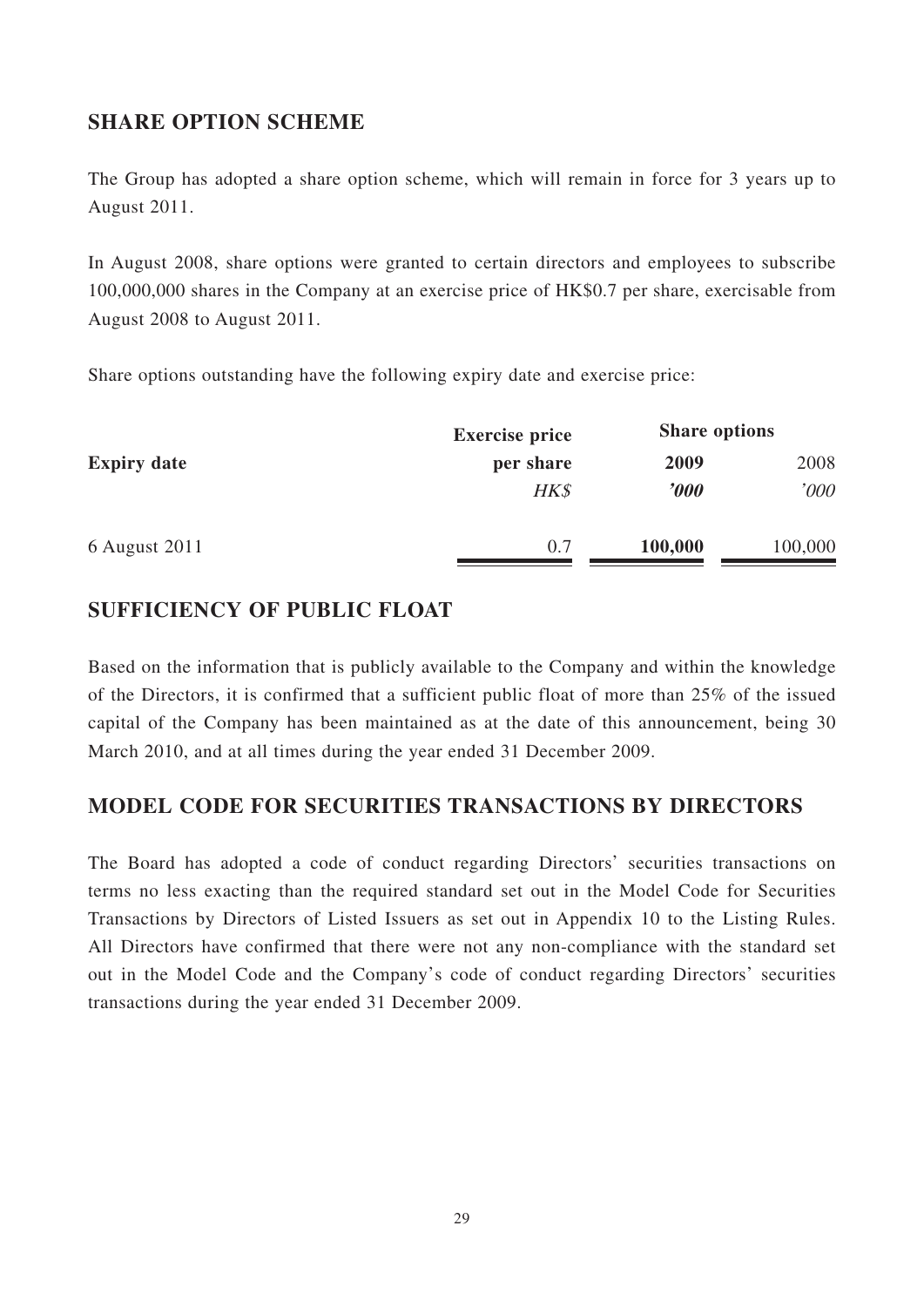### **DIVIDENDS**

An interim dividend of HK\$0.02 per share was declared on 28 August 2009 and paid on 6 November 2009.

The Directors recommend the payment of a final dividend of HK\$0.02 per share which, together with the interim dividend of HK\$0.02 per share, will result in total dividends of HK\$0.04 (2008: HK\$0.016) per share for the year ended 31 December 2009. The final dividend is subject to approval by the shareholders at the annual general meeting to be held on 28 May 2010 and payable on 25 June 2010 if it is approved.

# **COMPLIANCE WITH THE CODE ON CORPORATE GOVERNANCE PRACTICES**

The Company applied the principles and complied with all requirements of the Code on Corporate Governance Practices ("CG Code") contained in Appendix 14 to the Listing Rules. During the year, the Company has complied with the applicable Code Provisions set out in the CG Code.

### **AUDIT COMMITTEE**

The audit committee of the Company has reviewed the Group's annual results for the year ended 31 December 2009 in conjunction with the Group's external auditors.

The figures in respect of the preliminary announcement of the Group's results for the year ended 31 December 2009 have been agreed by the Company's auditor, PricewaterhouseCoopers, to the amounts set out in the Group's consolidated financial statements for the year. The work performed by PricewaterhouseCoopers in this respect did not constitute an assurance engagement in accordance with Hong Kong Standards on Auditing, Hong Kong Standards on Review Engagements or Hong Kong Standards on Assurance Engagements issued by the Hong Kong Institute of Certified Public Accountants and consequently no assurance has been expressed by PricewaterhouseCoopers on the preliminary announcement.